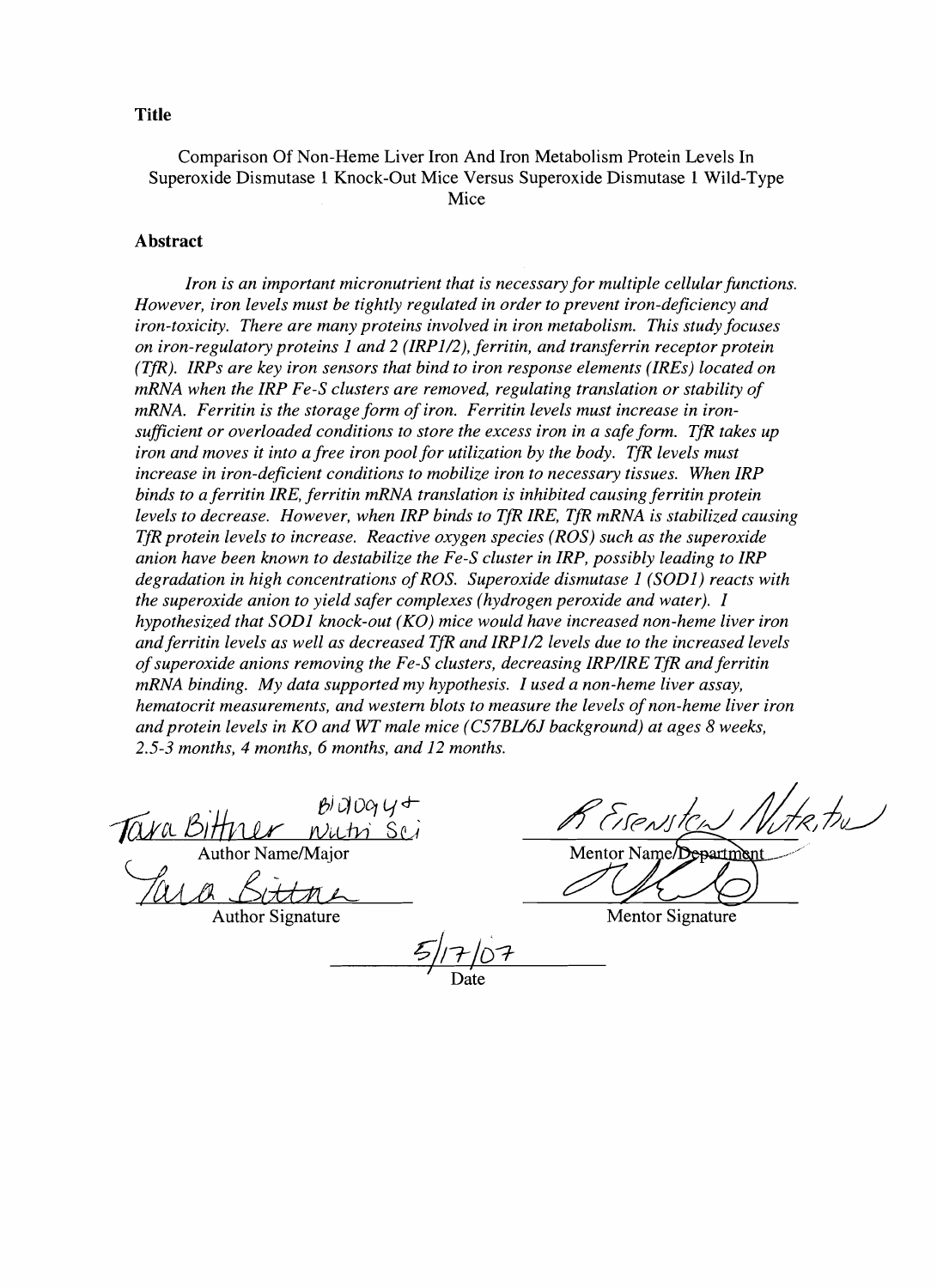## **COVER SHEET**

| TITLE:         | Comparison Of Non-Heme Liver Iron And Iron Metabolism Protein                 |
|----------------|-------------------------------------------------------------------------------|
|                | Levels In Superoxide Dismutase 1 Knock-Out Mice Versus Superoxide Dismutase 1 |
| Wild-Type Mice |                                                                               |

| AUTHOR'S NAME: Tara Bittner Tara Communication of the UTHOR'S NAME: |  |  |  |  |  |
|---------------------------------------------------------------------|--|--|--|--|--|
|                                                                     |  |  |  |  |  |
| MAJOR: Biology and Nutritional Sciences                             |  |  |  |  |  |
| DEPARTMENT: Nutritional Sciences                                    |  |  |  |  |  |
|                                                                     |  |  |  |  |  |
| MENTOR: Richard Eisenstein<br>NENTOR: Richard Eisenstein            |  |  |  |  |  |
| DEPARTMENT: Nutritional Sciences                                    |  |  |  |  |  |
|                                                                     |  |  |  |  |  |
| DEPARTIMENT(2):                                                     |  |  |  |  |  |
|                                                                     |  |  |  |  |  |
| YEAR: 2007                                                          |  |  |  |  |  |

(The following statement must be included if you want your paper included in the library's electronic repository.)

**The author hereby grants to University of Wisconsin-Madison the permission to reproduce and to distribute publicly paper and electronic copies of this thesis document in whole or in part in any medium now known or hereafter created.**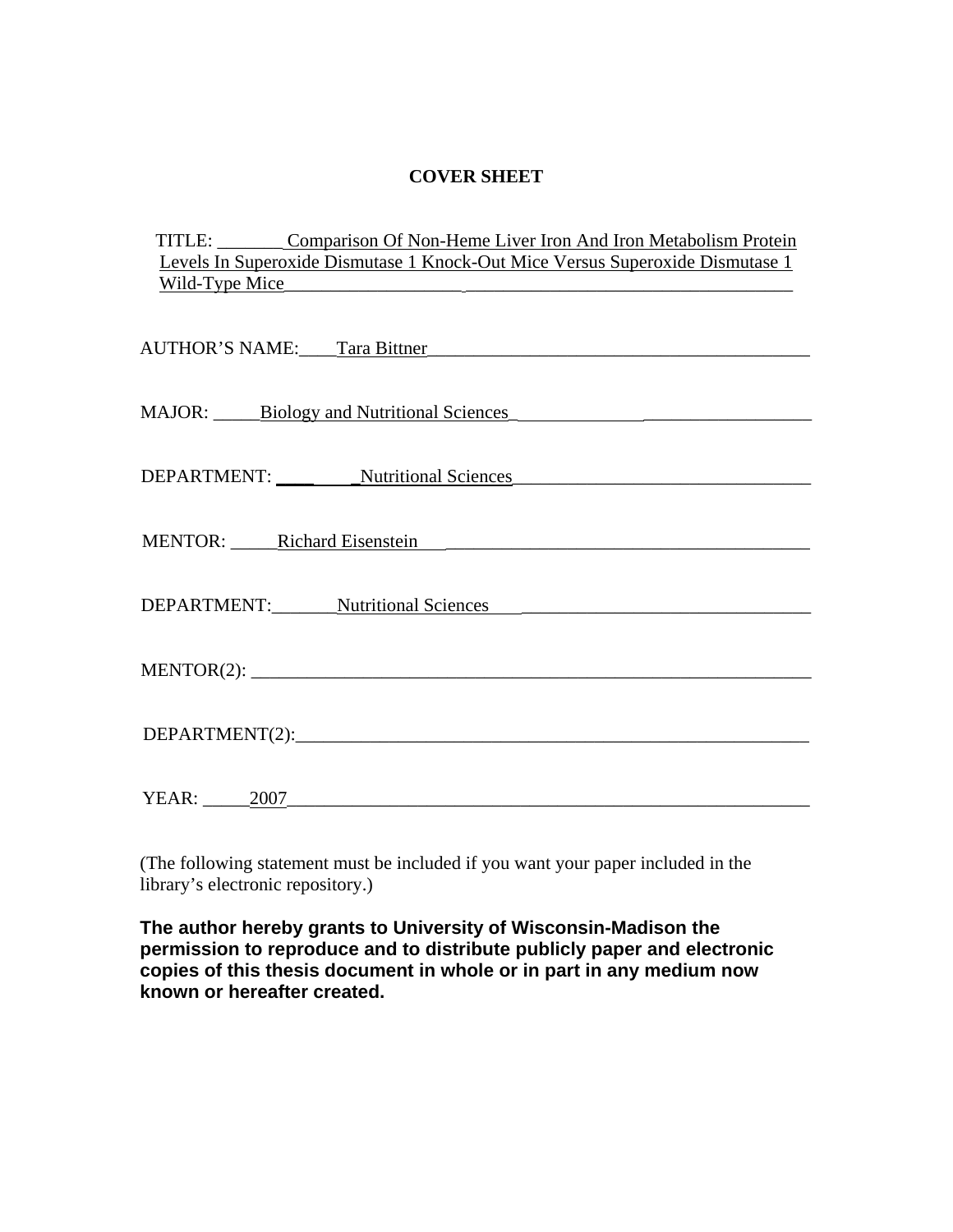Comparison Of Non-Heme Liver Iron And Iron Metabolism Protein Levels In Superoxide Dismutase 1 Knock-Out Mice Versus Superoxide Dismutase 1 Wild-Type Mice

By: Tara Bittner

A Senior Honors Thesis prepared under the mentorship of Rick Eisenstein Department of Nutritional Sciences University of Wisconsin- Madison

May 19<sup>th</sup>, 2007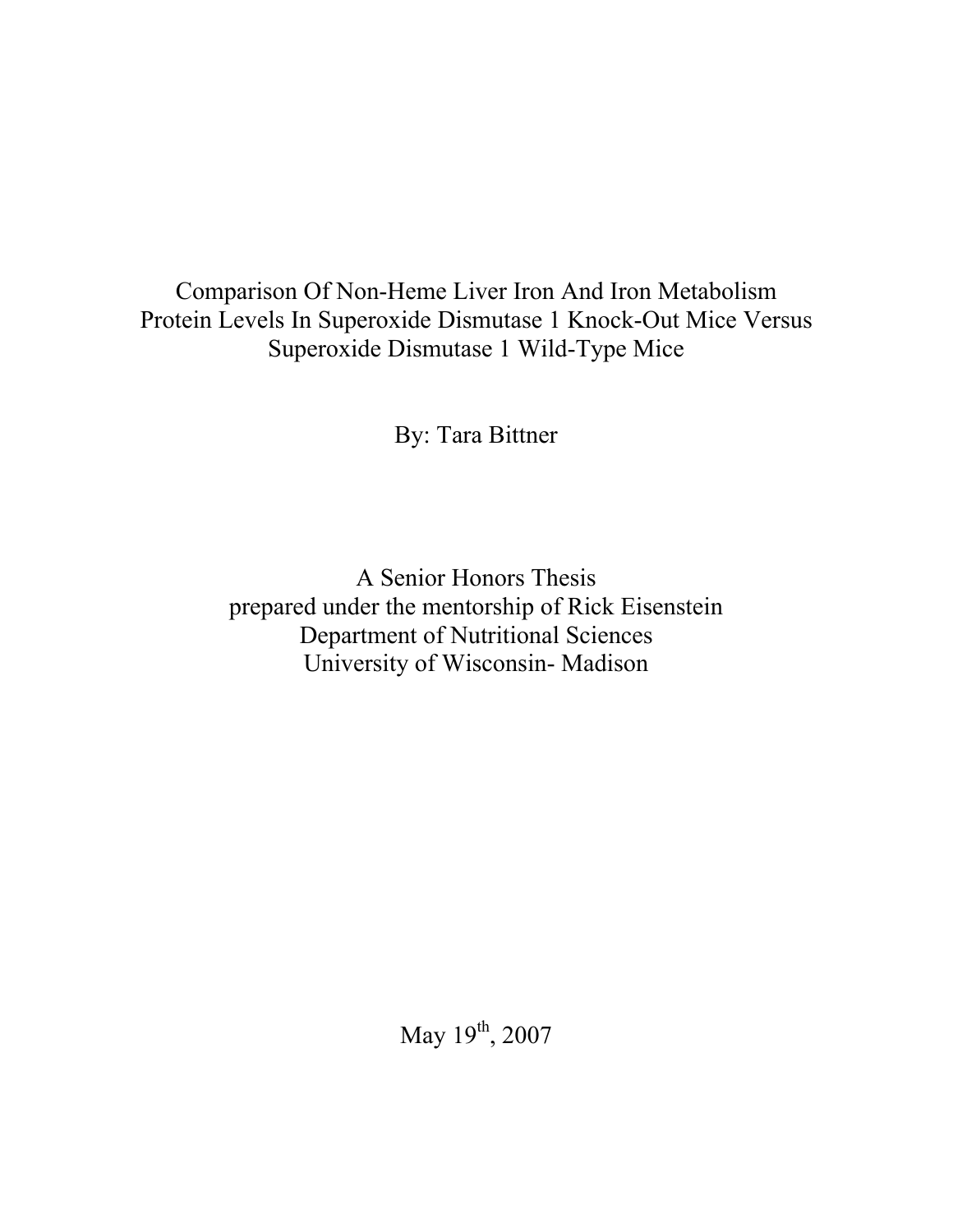## **ABSTRACT**

 *Iron is an important micronutrient that is necessary for multiple cellular functions. However, iron levels must be tightly regulated in order to prevent irondeficiency and iron-toxicity. There are many proteins involved in iron metabolism. This study focuses on iron-regulatory proteins 1 and 2 (IRP1/2), ferritin, and transferrin receptor protein (TfR). IRPs are key iron sensors that bind to iron response elements (IREs) located on mRNA when the IRP Fe-S clusters are removed, regulating translation or stability of mRNA. Ferritin is the storage form of iron. Ferritin levels must increase in iron-sufficient or overloaded conditions to store the excess iron in a safe form. TfR takes up iron and moves it into a free iron pool for utilization by the body. TfR levels must increase in iron-deficient conditions to mobilize iron to necessary tissues. When IRP binds to a ferritin IRE, ferritin mRNA translation is inhibited causing ferritin protein levels to decrease. However, when IRP binds to TfR IRE, TfR mRNA is stabilized causing TfR protein levels to increase. Reactive oxygen species (ROS) such as the superoxide anion have been known to destabilize the Fe-S cluster in IRP, possibly leading to IRP degradation in high concentrations of ROS. Superoxide dismutase 1 (SOD1) reacts with the superoxide anion to yield safer complexes (hydrogen peroxide and water). I hypothesized that SOD1 knock-out (KO) mice would have increased non-heme liver iron and ferritin levels as well as decreased TfR and IRP1/2 levels due to the increased levels of superoxide anions removing the Fe-S clusters, decreasing IRP/IRE TfR and ferritin mRNA binding. My data supported my hypothesis. I used a non-heme liver assay, hematocrit measurements, and western blots to measure the levels of non-heme liver iron and protein levels in KO and WT male mice (C57BL/6J background) at ages 8 weeks, 2.5-3 months, 4 months, 6 months, and 12 months.* 

## **INTRODUCTION**

 Iron is a required micronutrient obtained through the diet. It is a necessary part of proteins that perform redox or non-redox functions in important cellular systems such as respiration and cell division. To achieve optimal health, iron concentrations and distribution must be tightly managed to ensure cellular requirements are met while levels do not become toxic.  $10$ 

 When cells become iron-deficient, multiple symptoms may arise such as anemia; impaired muscle, immune, and cognitive function; low birth weight babies; and preterm deliveries.  $^{10}$  Tissue-specific responses include a sudden decrease in liver iron stores, a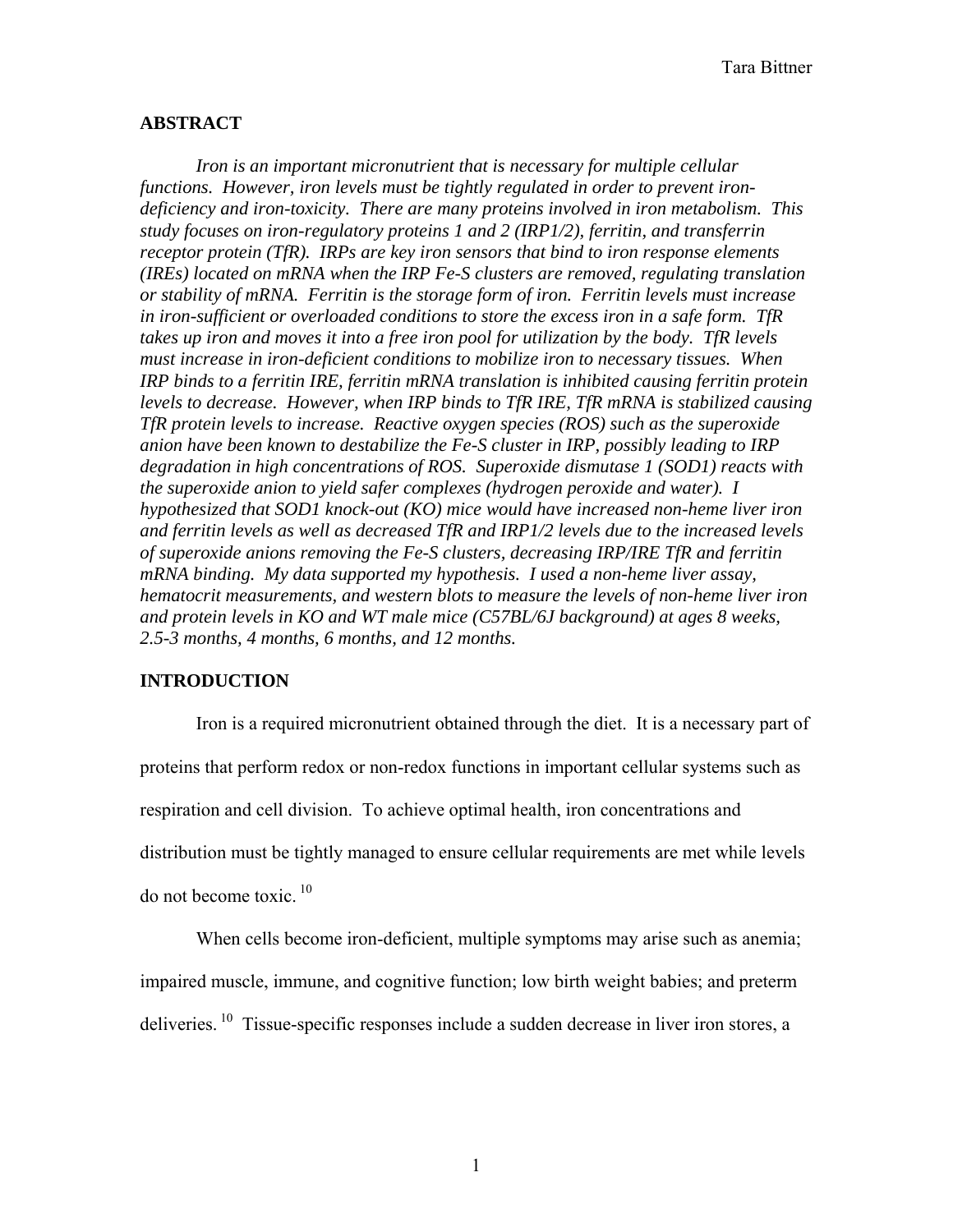depletion of the functional pool of iron, and an increase in transferrin receptor (TfR) expression in tissues in order to increase iron availability within the body.<sup>5</sup>

 On the other hand, when cells become iron-overloaded, neurodegenerative diseases may occur. Iron overload may lead to iron toxicity, the damaging of cellular structures caused by iron-induced formation of reactive oxygen species (ROS) such as the superoxide anion.<sup>10</sup>

 Specific processes that control iron homeostasis are important to understand in hopes of identifying iron-related diseases and advancing clinical treatments for iron metabolism disorders as well as understanding how cells and tissues react to deficiency or overload.<sup>10</sup>

 Iron metabolism involves numerous proteins. This experiment focused on four specific iron metabolism proteins: iron-regulatory proteins 1 and 2 (IRP1/2), ferritin, and TfR.

 IRPs are key iron sensors of the sensory and regulatory systems necessary for iron homeostasis maintenance. They recognize and bind to iron-responsive elements (IREs) in mRNA, regulating the translation or stability of the mRNA.<sup>10</sup>

 IRP1 is found within the body in two forms: with [4Fe-4S] Fe-S cluster and without Fe-s cluster.<sup>2</sup> When IRP1 contains the Fe-S cluster, it cannot bind to mRNA and vice versa (Figure 1). The presence of Fe-S cluster perturbants (i.e. superoxide anion) promotes the loss of the Fe-S cluster from IRP1, thus possibly increasing RNA binding activity between IRP1 and IREs on two types of mRNA: ferritin and  $TfR$ <sup>5</sup>. When IRP1 binds to the ferritin IRE, IRP1 blocks the ability of the initiation factor complex to recruit the necessary subunit with associated factors to the mRNA, inhibiting ferritin protein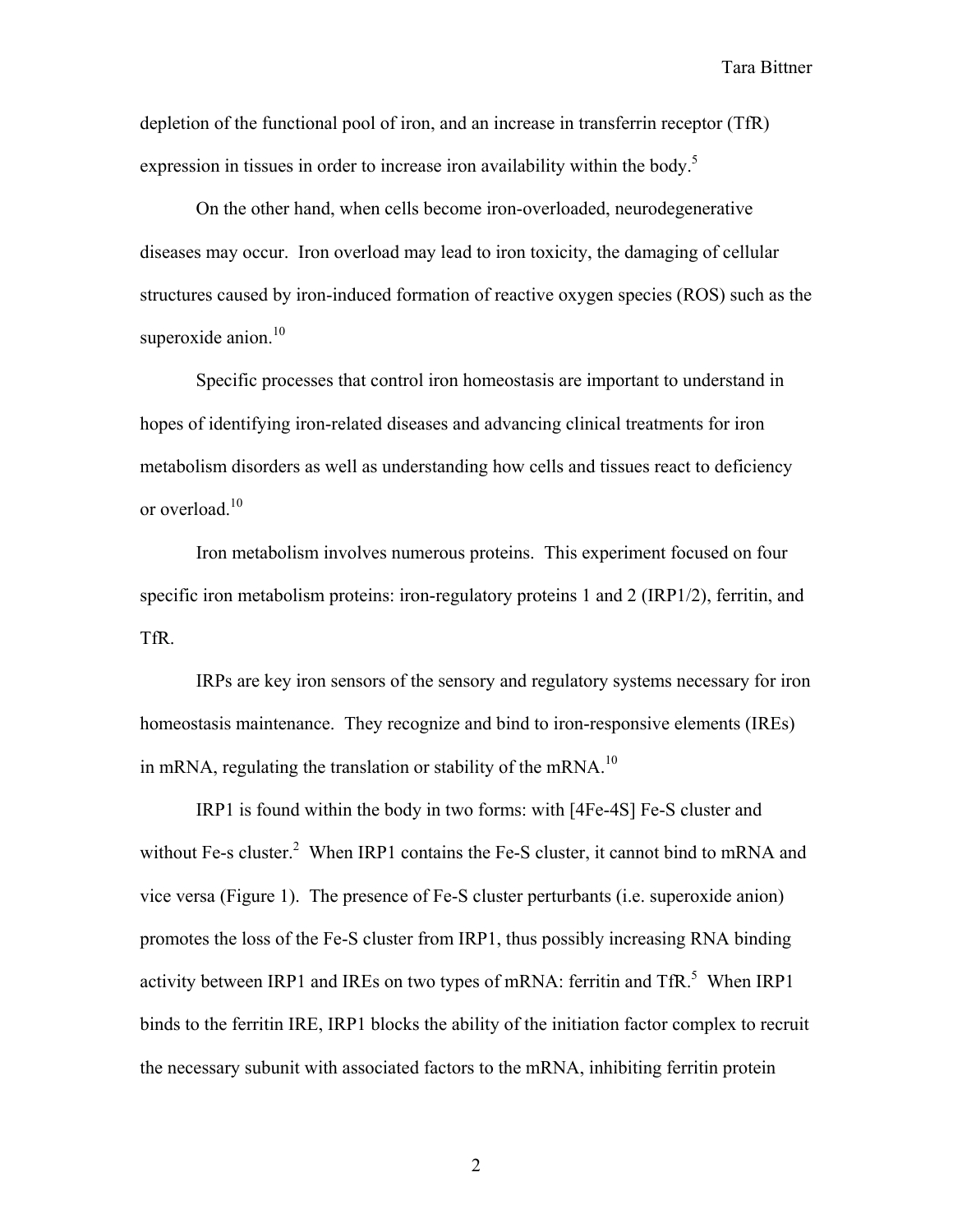synthesis. However, when IRP1 binds to the TfR IRE, IRP1 protects the mRNA from

degradation by increasing the mRNA's stability, enhancing TfR protein synthesis.<sup>10</sup>



regulatory proteins. When Fe-S cluster is attached to IRP, IRP cannot bind to IRE resulting in ferritin mRNA translation to be activated and ferritin synthesis to increase. When Fe-S cluster is not attached to IRP, IRP can bind to IRE resulting in TfR nRNA stability to increase and TfR synthesis to

 Consequently, when cells are iron-deficient, IRP1 binds to IREs with high affinity causing an increase in TfR protein; when cells are iron-sufficient, IRP1 loses its high affinity to bind IREs causing an increase in ferritin protein.<sup>10</sup> However, it has been observed that high levels of ROS can inactivate IRP1 possibly through oxidative damage or degradation to prevent over-accumulation of RNA binding activity, resulting in decreased IRP1 levels. $5$ 

 IRP2 does not contain the Fe-S cluster but also binds ferritin or TfR mRNA, similarly affecting the translation and stability of the mRNA as IRP1. $\degree$ 

 Ferritin is an iron-binding protein that stores iron in the liver when iron is in excess. If the body becomes iron-depleted, iron is released from ferritin and mobilized throughout the body.<sup>10</sup>

 TfR is a receptor found on the outside of a cell that takes up iron from extracellular space and moves it to a cytosolic free iron pool where it can be utilized by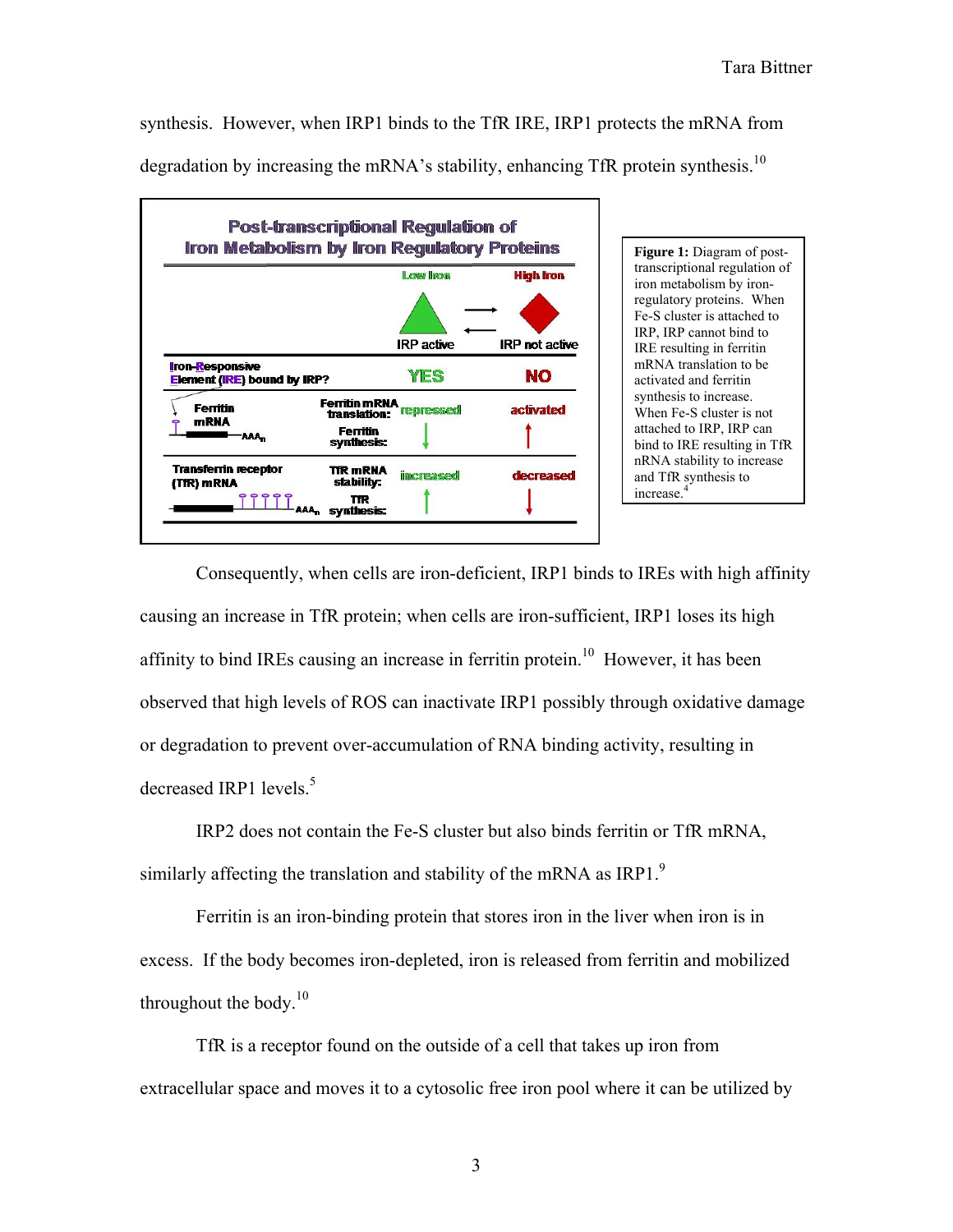the body when iron is needed. The iron that is not utilized is stored as ferritin or exported by another iron metabolism protein, ferroportin. Transferrin-mediated iron uptake is the primary way most cells take up non-heme iron. $10$ 

 Superoxide dismutase enzyme 1 (SOD1, CuZnSOD) reacts with ROS like superoxide anion to produce peroxide and water. SOD1 deficiency promotes oxidative damage and increased sensitivity to oxidative stress. SOD1 transgenic and mutant mice have been commonly used to study the role of ROS in a variety of experiments.<sup>6</sup>

I hypothesized that increased levels of superoxide anions in SOD1 knock-out (KO) mice due to the lack of the SOD1 gene would increase the removal of the Fe-S cluster in IRP1, increasing IRP1 instability/degradation and decreasing IRP1/IRE mRNA binding. I further hypothesized that this change in binding would cause an increase in non-heme liver iron and ferritin levels due to an increased need to store the excess iron, a decrease in TfR levels due to decreased TfR mRNA stability and IRP1 levels due to high levels of IRP1 without Fe-S cluster increasing IRP1 degradation, and no change in IRP2 levels. I studied SOD1 KO and wild-type (WT) male mice (C57BL/6J background) at ages 8 weeks, 2.5-3 months, 4 months, 6 months, and 12 months to observe the effects that increased levels of superoxide anions have on non-heme liver iron content, blood composition, and iron metabolism protein levels as measured by a non-heme liver assay, hematocrit measurements, and western blots, respectively.

#### **METHODS**

#### **Mouse Colonies**

 I used two different colonies of SOD1 KO and WT mice: a University of California- San Francisco (UCSF) colony<sup>6</sup> and a St. Louis colony<sup>7</sup>. Both colonies were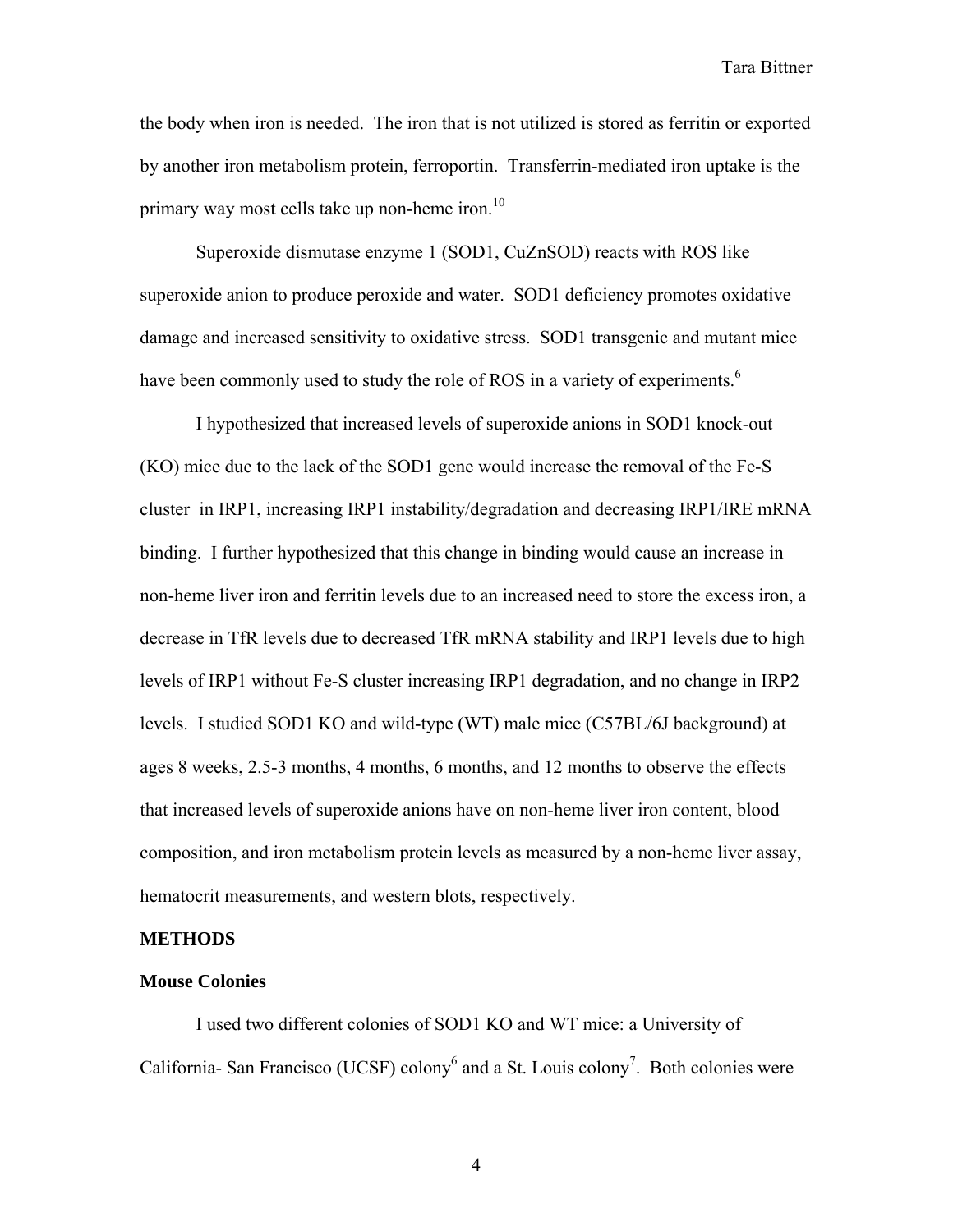initially compared for genotype ratios, but only the St. Louis colony was used for all further experimentation and analysis.

## **DNA Digestion Protocol6, 8**

 To digest the mouse ear sample for DNA extraction, a DNA digestion protocol was followed. The DNA extraction buffer was composed of 50 mM Tris pH 8.0, 20 mM NaCl, 1 mM EDTA, and 1% SDS. The Proteinase K stock solution had a concentration of  $20$ mg/mL in DepC H<sub>2</sub>O. To make the digestion solution, 20 parts DNA extraction buffer was added to 1 part Proteinase K stock solution. 20 µL of the digestion solution was added to each labeled microcentrifuge tube containing each mouse ear sample. Each tube was incubated in a H<sub>2</sub>O bath for 15 minutes at 55-60 $\degree$ C then vortexed briefly; this step was repeated once more. Next,  $180 \mu L$  of MQ H<sub>2</sub>O was added to each tube and vortexed briefly. The tubes were finally boil in a  $H_2O$  bath for 5 minutes then cooled for 1-2 minutes and vortexed briefly.

### **Polymerase Chain Reaction Protocol<sup>6</sup>**

 To increase the amount of DNA per mouse ear sample, a polymerase chain reaction (PCR) protocol was followed. Solution 1 was composed of 4.4  $\mu$ L MQ H<sub>2</sub>O, 2  $\mu$ L Buffer, 2.5  $\mu$ L MgCl2, and 2  $\mu$ L each primer (328, 329, 330) per ear sample. Solution 2 was composed of 1.6  $\mu$ L dNTP, 0.2  $\mu$ L Taq (Promega), and 3.2  $\mu$ L MQ H<sub>2</sub>O per ear sample. 14.9  $\mu$ L solution 1 and 0.5  $\mu$ L digested DNA mouse ear sample was added to a 0.5 mL PCR tube. One drop of mineral oil was added to each tube as well as to each well in the thermocycler. The thermocycler was set to the appropriate program of heating and cooling and the tubes were placed into the wells before starting the thermocycler. Once the program was started,  $5 \mu L$  solution 2 was added to each tube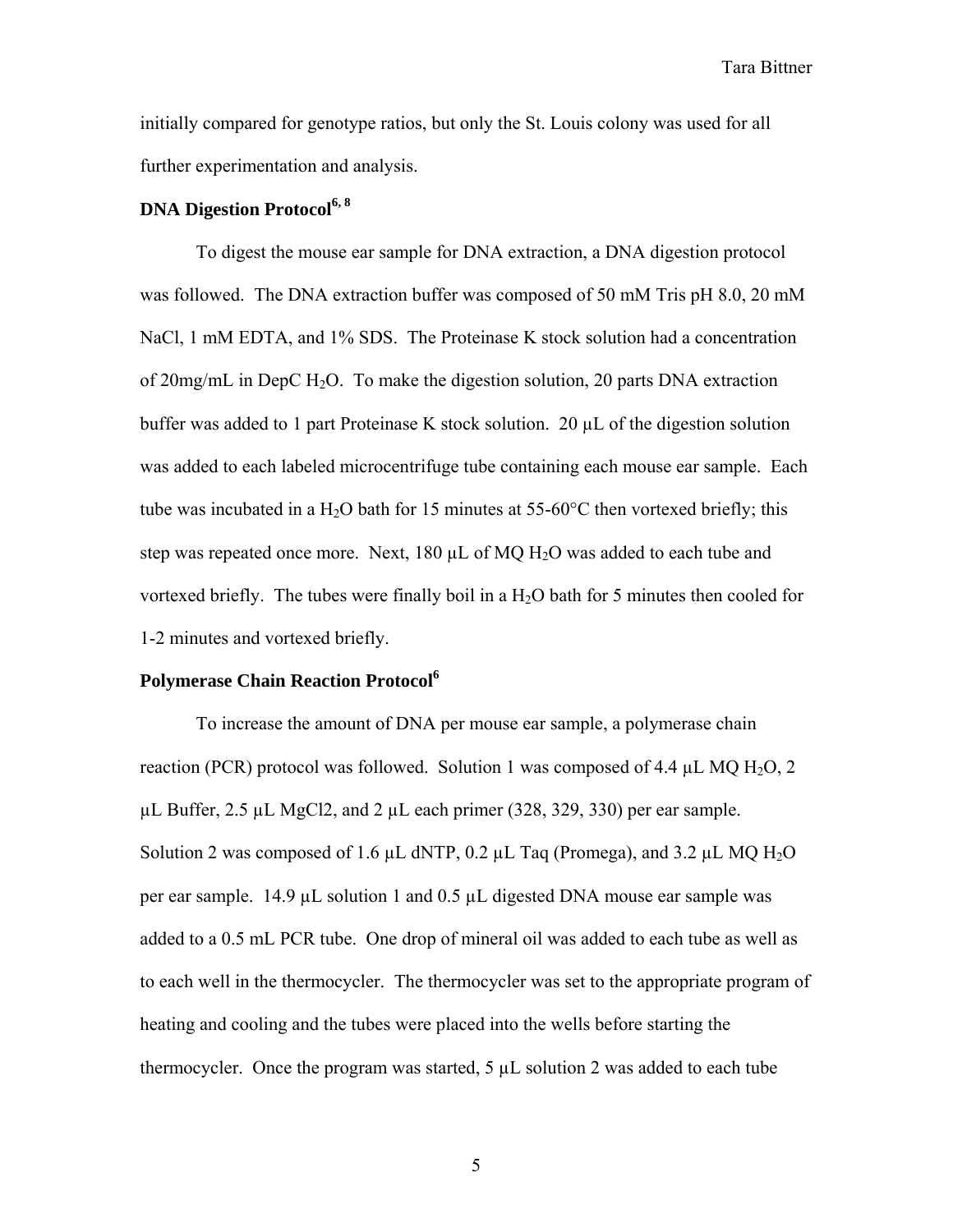during the first 5 minutes. Once the program was finished, the samples were stored at a constant 4ºC.

## Gel Electrophoresis Protocol<sup>1, 6</sup>

 To determine the genotypes of each mouse ear sample after the PCR, a gel electrophoresis protocol was followed. The 20x SB buffer was composed of 8 g. NaOH/800 mL H<sub>2</sub>O at a pH of 8.0 by adding solid boric acid. The 1x SB buffer was composed of 50 mL 20x SB buffer/1000 mL final volume. The 1x SB agarose gel was composed of 0.72 g. agarose/60 mL 1x SB buffer. The 1x SB agarose gel mixture was microwaved for 1.5-2 minutes until clear and let cool to the touch. 2 µL EtBr stock solution was added and mixed thoroughly. The gel mixture was then poured into a casting tray and the well comb was inserted. The comb was removed after the gel solidified; the gel was placed into the electrophoresis apparatus and covered with 1x SB. 15 µL thermocycled DNA sample was combined with 1.5 µL 6x sample buffer then vortexed. 16.5  $\mu$ L DNA sol'n was loaded to each well using loading tips; 5  $\mu$ L molecular weight marker (2 kb log ladder) was loaded into own well. The gel was run at a constant 200-225 V until the dye reached the middle of the gel. The gel was visualized under a UV box; pictures of the gel results were taken via computer.

#### **Surgery Protocol**

 In order to obtain mouse liver samples, a surgery protocol was followed. Each mouse weight was measured and recorded. Each mouse was anesthetized using isofluorene. After the liver was removed and blood was drawn for hematocrit measurements, the diaphragm was perforated to ensure mouse death. Each liver was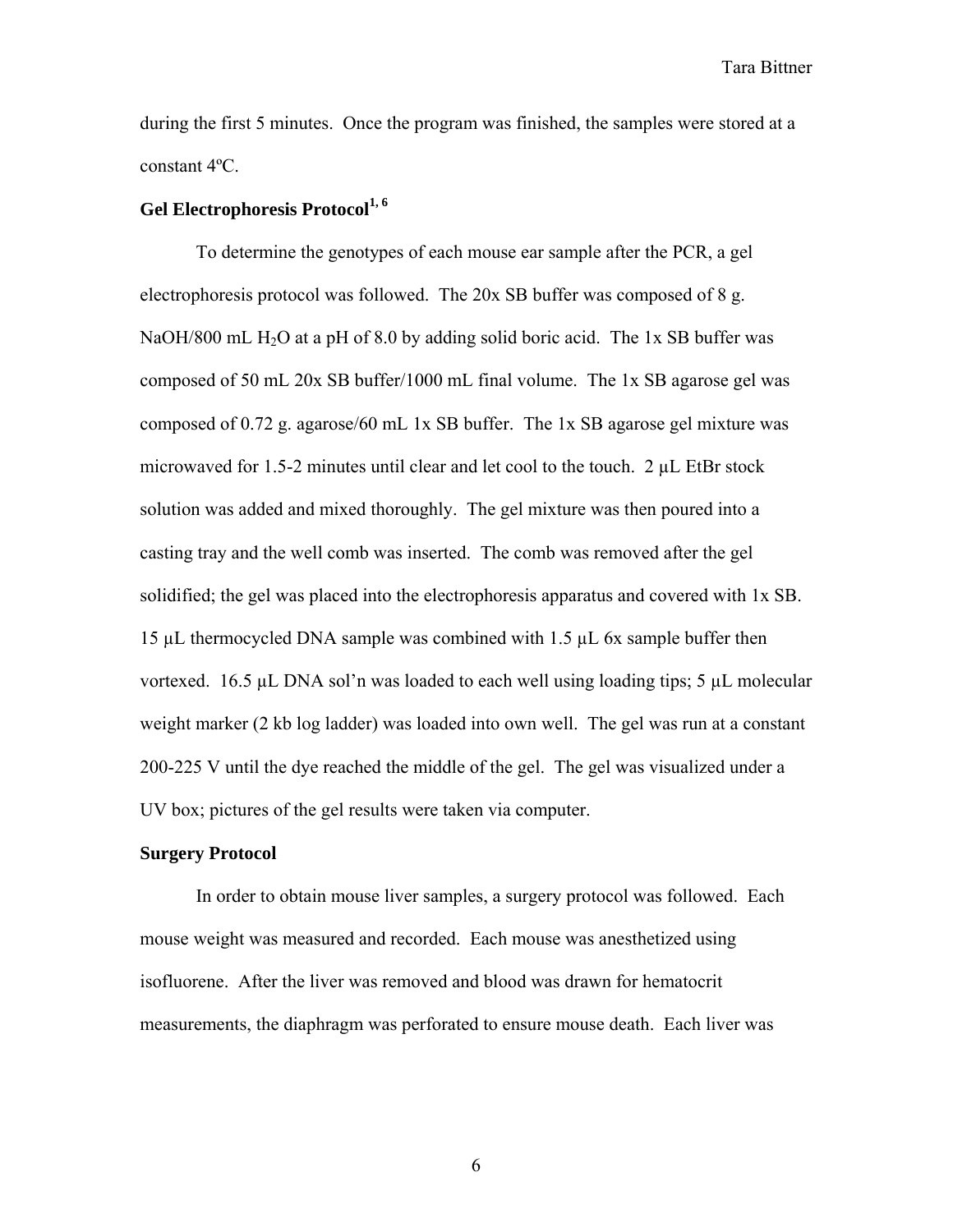weighed. A liver sample of  $\sim 0.1$  g. was obtained and both the sample and remaining liver were immediately stored in liquid Nitrogen.

## **Non-Heme Liver Assay Protocol<sup>3</sup>**

 To measure the non-heme liver content of each mouse, a non-heme liver assay protocol was followed. The Chromagen stock was composed of 50 mg bathophenanthrolinedisulfuric acid,  $0.7145$  mL 70% thiglycolic acid, and MQ H<sub>2</sub>O (final volume of 50 mL). The acid solution was composed of 12.4 mL 12.1 M HCl, 5 mL 100% TCA, and MQ  $H_2O$  (final volume of 50 mL). The 1:1 saturated NaAc:  $H_2O$ solution was composed of 18.8 g. NaAc and MQ  $H<sub>2</sub>O$  (final volume of 50 mL). 0.5 mL acid sol'n was added to each liver sample then vortexed and incubated in  $H_2O$  bath at 65°C for 24-72 hours. The samples were cooled and brought up to 0.75 mL with acid solution then spun for 5 minutes.  $50 \mu L$  sample supernatant was added to designated epindorff tube for spectrophotometry measurements. Iron standards were composed of the following:

1- 50  $\mu$ L MQ H<sub>2</sub>O 2- 50 µL acid sol'n 3- 50  $\mu$ L 50  $\mu$ g/dL Fe standard + 50  $\mu$ L acid sol'n 4- 50  $\mu$ L 200  $\mu$ g/dL Fe standard + 50  $\mu$ L acid sol'n 5- 50 µL 500 µg/dL Fe standard  $+$  50 µL acid sol'n 6- 50 µL 500 µg/dL Fe standard  $+$  50 µL acid sol'n 7- 50  $\mu$ L 500  $\mu$ g/dL Fe standard + 50  $\mu$ L acid sol'n 8- 50 µL 1000 µg/dL Fe standard  $+$  50 µL acid sol'n

A working chromagen reagent (WCR) was composed of 1 part chromagen stock  $+10$ parts 1:1 saturated NaAc:MQ  $H_2O$  solution. 1 mL WCR was added to each epindorff tube then vortexed briefly and let sit for 10 minutes. Absorbances were measured at 535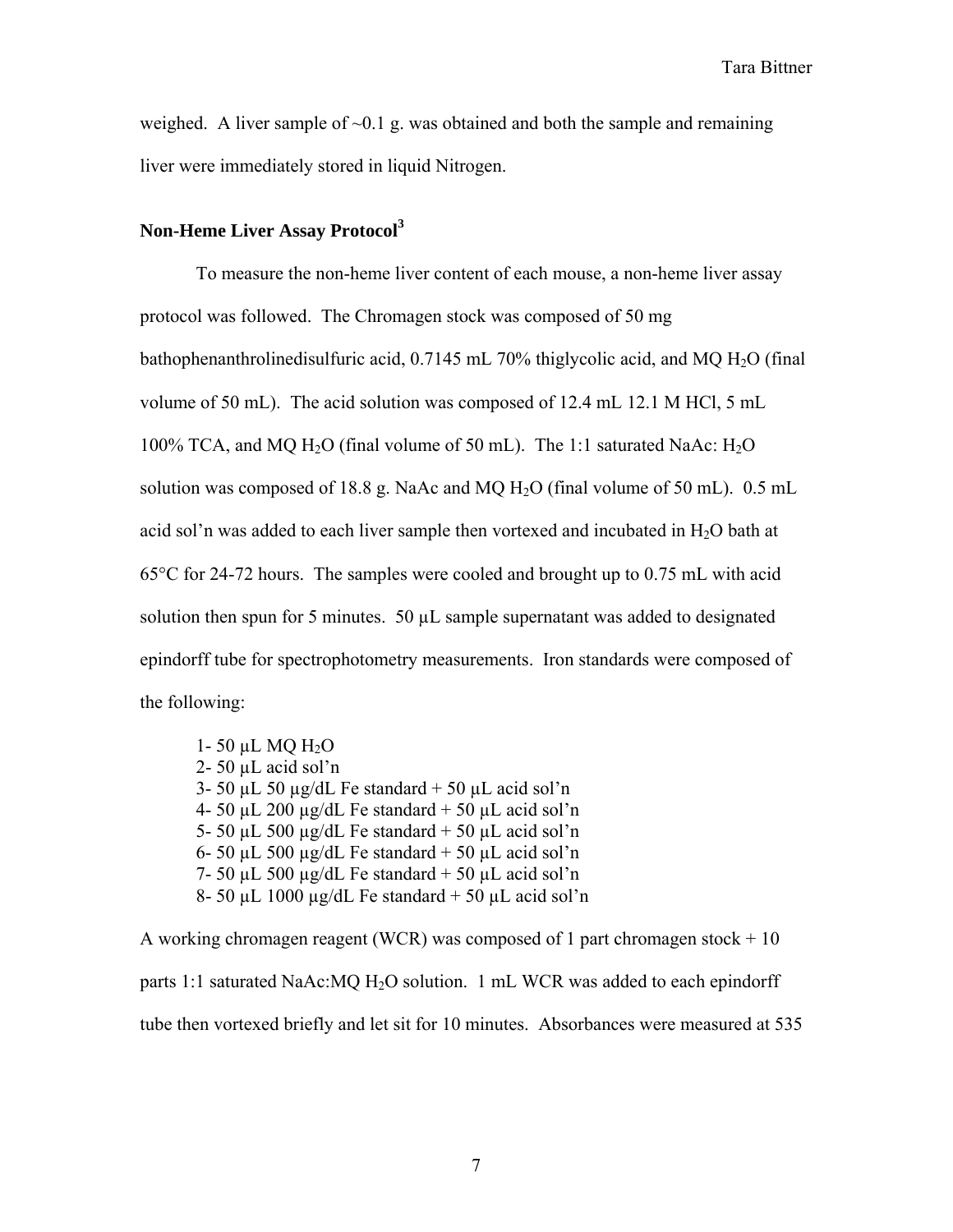nm (visible light); the blank was the H<sub>2</sub>O standard. Liver tissue iron ( $\mu$ g/g wet weight tissue) was calculated using the following equation:

 $[(At-Ab) \times Fes \times 0.75 \times (1+Ve)]/[(As-Ab) \times W \times Ve \times 1.1]$  At= absorbance of test sample Ab= absorbance of blank As= absorbance of standard 500 (average of 5-7) Fes=  $\mu$ g iron present in standard (0.2492) W = weight of tissue dissolved  $(g)$ Ve= volume of acid tissue extract used for calorimetric analysis in mL (0.05)

# **Homogenization Protocol<sup>2</sup>**

 To prepare the mouse liver samples for western blot analysis, a homogenization protocol was followed. The homogenization buffer was composed of 40 µL 1M citrate, 20 µL DTT, 20 µL PMSF, 80 µL each protease (SBT1, Pep), 10 mL 2x buffer, and MQ H2O (final volume of 20mL). The liver samples were minced with a scissors. Homogenization buffer was added to each sample tube (1:3 sample:buffer) then vortexed well. Homogenate + buffer mixture was homogenized with mortar and pestle and put into separate tubes for storage. The leftover homogenate + buffer mixture was centrifuged in Optima (TLA 55) at 45,000 rpm for 30 minutes at 4ºC. The cytosol was removed after centrifugation and stored at 4ºC.

### **BCA Protocol (Pierce BCA Protein Assay Kit #23225)**

 To determine the protein concentration in the homogenate and cytosol, a BCA protocol was followed. The 1x lysis buffer was composed of 2x HG buffer diluted with MQ H<sub>2</sub>O. The BCA reagent was composed of 49 parts solution A and 1 part solution B. 10 µL of the cytosol sample was added to 40 µL 1x lysis buffer and vortexed; 5 µL of the homogenate sample was added to 45  $\mu$ L 1x lysis buffer and vortexed. 5  $\mu$ L of either cytosol or homogenate dilution was then added to 45  $\mu$ L H<sub>2</sub>O. 1 mL BCA reagent was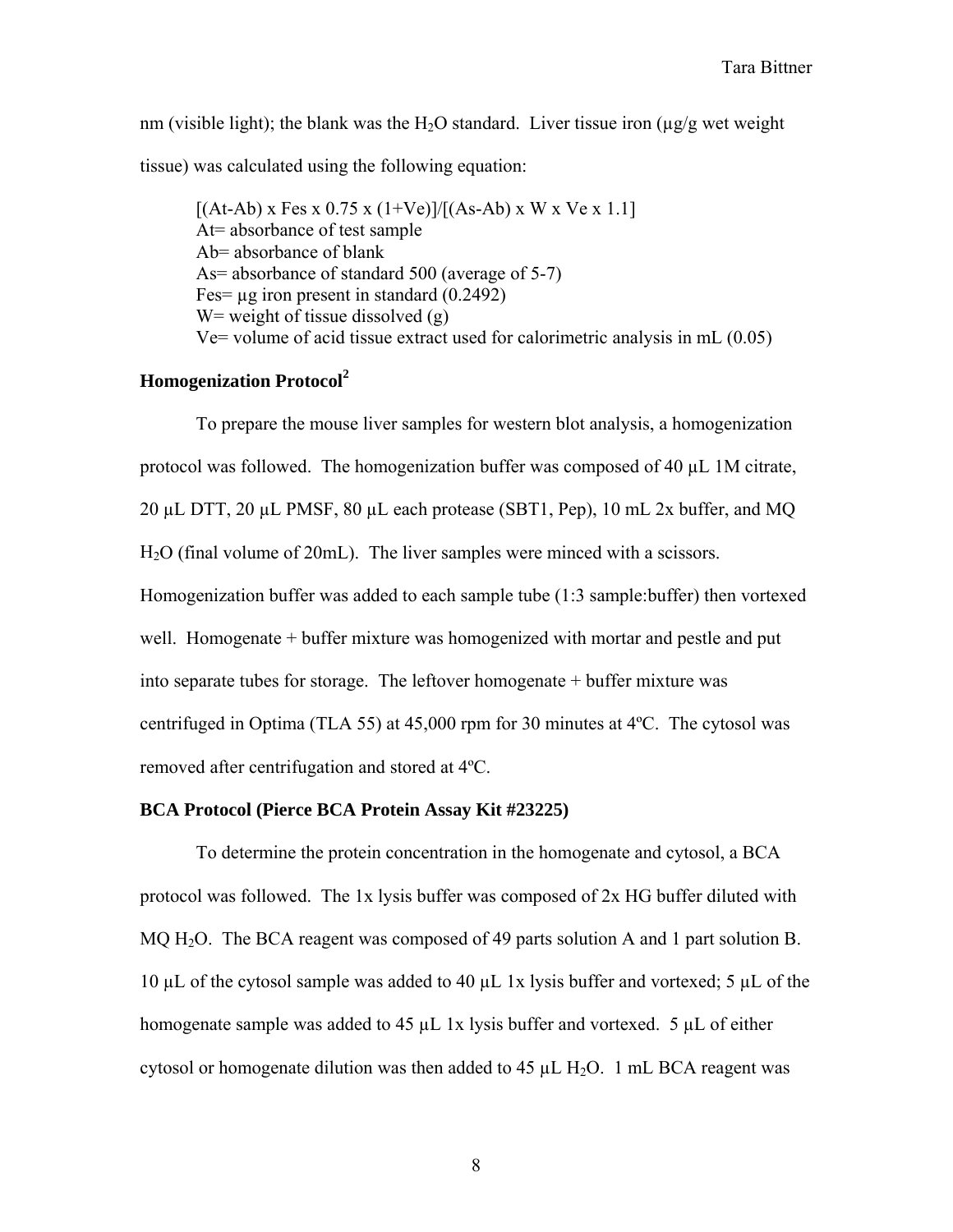added to each sample. Samples were incubated for 30 minutes in  $H_2O$  bath at 37 $^{\circ}$ C. Spectrophotometry absorbances were measured at  $562 \text{ nm}$  (blank was  $H_2O$ ) and used to determine amount of each sample necessary for final concentration of 2mg/mL.

# **Western Blot Protocol<sup>2</sup>**

 To determine the IRP1/2, ferritin, and TfR protein levels for each mouse liver sample, a western blot protocol was followed. The 12% resolving gel was composed of MQ H2O, 30% acrylamide mix, 1.5 M Tris (pH 8.8), 10% SDS, 10% ammonium persulfate, and TEMED, while the 5% stacking gel was composed of MQ  $H_2O$ , 30% acrylamide mix, 1.0 M Tris (pH 6.8), 10% SDS, 10% ammonium persulfate, and TEMED. H2O saturated butanol was added to 12% resolving gel before set and poured out before adding 5% stacking gel. After adding 5% stacking gel, wells were set. Gels were rinsed and placed into cassette, covered with SDS page buffer. Samples and MW was loaded and run at constant current of 15 mA until reached bottom of gel. Proteins were transferred to nitrocellulose overnight. Blots were blocked for 1 hour in non-fat dry milk, Tween 20, and PBS or Tris glycine block buffer (depending on homogenate or cytosol). Primary Abs (IRP1, IRP2, ferritin, TfR, or tubulin) were added to blots for 1 hour and washed with Tween 20 and PBS or Tris glycine solution. Secondary Abs (goat α mouse or goat α rabbit) were added to blots for 30 minutes and washed again. Blots were developed in dark room for 15-30 minutes. Bands were quantified using Optiquant computer program.

#### **RESULTS**

 To genotype the 189 St. Louis and 125 UCSF mice, the polymerase chain reaction and gel electrophoresis protocols were followed (Figure 2). The KO (-/-) band was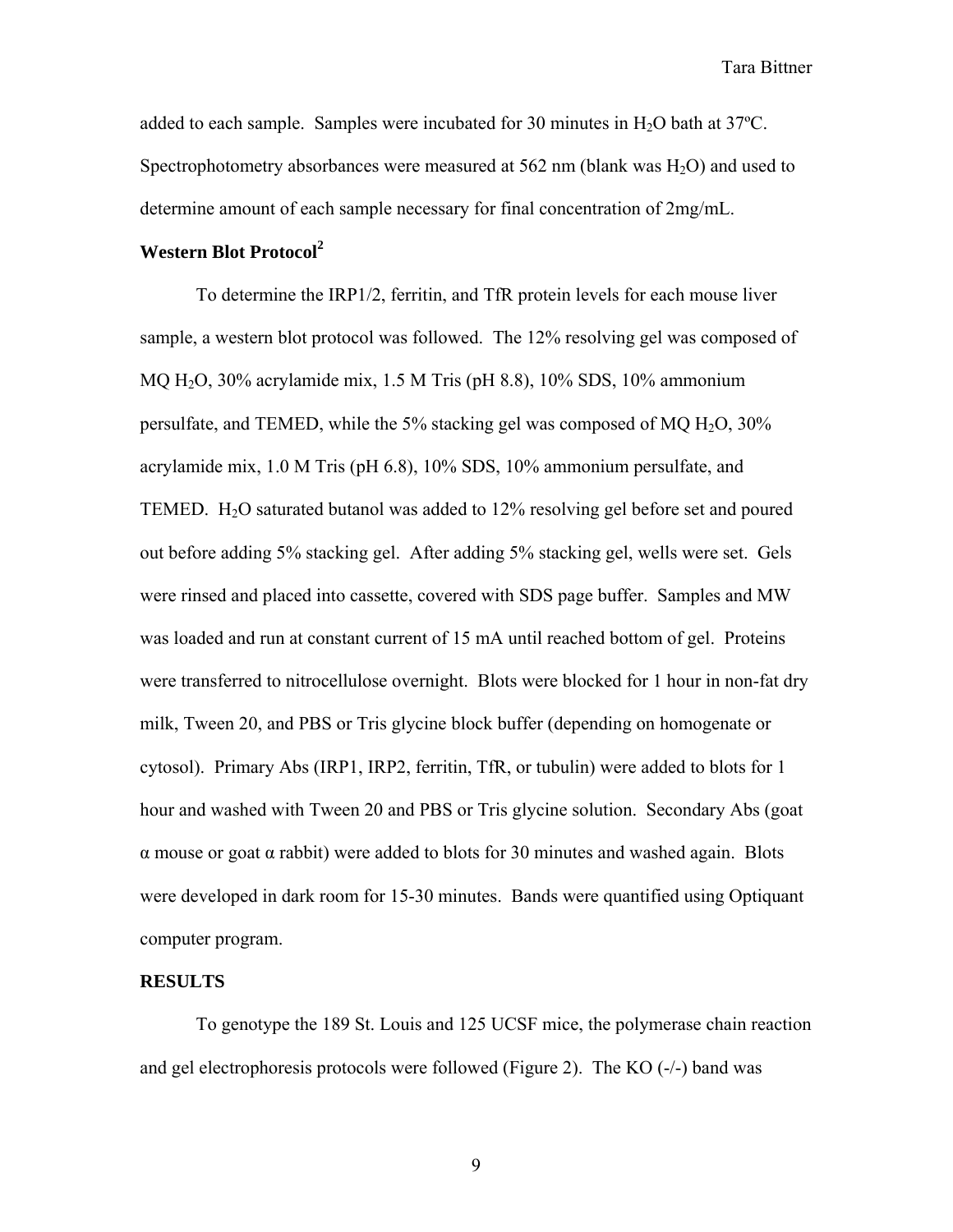observed at 800kb, while the WT  $(+/+)$  band was observed at 1000kb. If both bands were present in the same sample, the genotype was determined to be  $HET$  (+/-). The results of the genotyping are depicted in Figure 3. The distribution of the St. Louis and UCSF mouse genotypes (WT, KO, and Heterozygous (HET)) did not follow the expected distribution, as determined by Mendelian genetics, of WT: 25%, KO: 25%, and HET: 50%. Instead, the St. Louis mice had a distribution of WT: 34.39%, KO: 23.28%, and HET: 42.33%. The UCSF mice had a distribution of WT: 36.00%, KO: 21.60%, and HET: 42.40%. For both mouse types, the KOs and HETs observed percentages were lower than expected, while the WT percentages were higher.



**Figure 2:** Photograph of PCR agarose gel visualized by gel electrophoresis. MW is 2kb log ladder. Only lower band visible at 800kb represents SOD1 KO (-/-) genotype; only upper band visible at 1000kb represents SOD1 WT  $(+/+)$  genotype; both bands visible represent heterozygous (+/-) genotype for SOD1 gene.<sup>6</sup>

| <b>MOUSE</b><br><b>TYPE</b> | <b>GENOTYPE</b> | <b>NUMBER</b><br><b>OF MICE</b> | <b>PERCENT</b><br>$($ %) | <b>MENDELIAN</b><br><b>EXPECTED</b><br><b>PERCENT</b> |
|-----------------------------|-----------------|---------------------------------|--------------------------|-------------------------------------------------------|
| St. Louis                   | WТ              | 65                              | 34.39                    | 25                                                    |
|                             | K <sub>O</sub>  |                                 | 23.28                    | 25                                                    |
|                             | <b>HET</b>      | 80                              | 42.33                    | 50                                                    |
| <b>UCSF</b>                 | WТ              |                                 | 36.00                    | 25                                                    |
|                             | KО              |                                 | 21.60                    | 25                                                    |
|                             | HET             | 53                              | 42.40                    |                                                       |

**Figure 3:** Table displaying the breakdown of genotypes (in %) per mouse type (St. Louis or UCSF) as determined via PCR and gel electrophoresis, as well as the Mendelian expected percent of each genotype. The experimental percentages do not follow the expected percentage distribution; observed percentages for both KO and HET of both mouse types were lower than expected, while the WT percentages were higher.<sup>6</sup>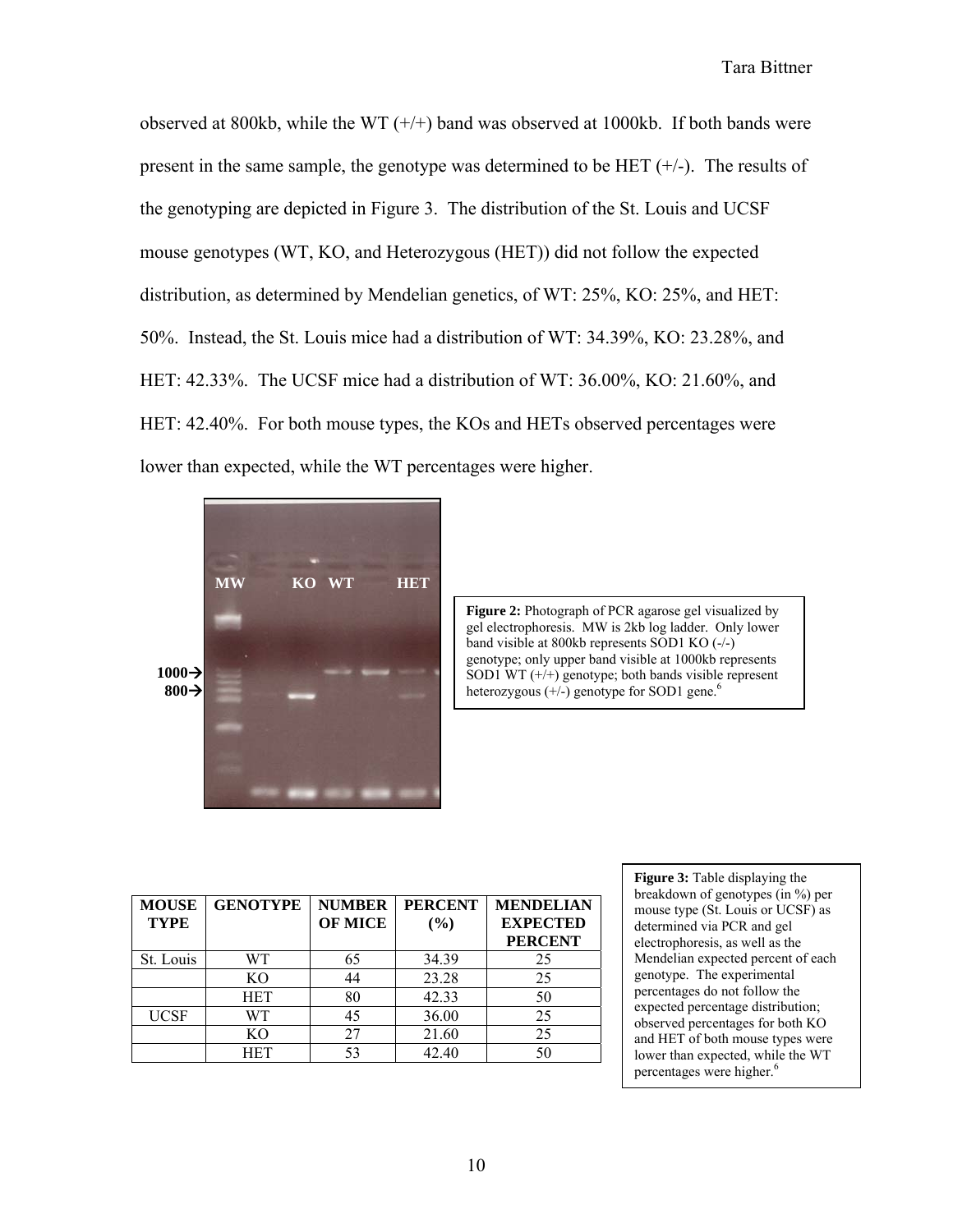The C57BL/6J male mice hematocrits, ages 8 weeks to 12 months, are depicted in Figure 4. The KO mice had lower average hematocrit percentages compared to the WT mice; however, no age group had a statistically significant difference when comparing the two genotypes as determined by an unpaired, two-tailed t-test ( $p<0.05$ ). The greatest difference between the two genotypes was observed in the 6 months age group (14.25%), while the smallest difference was observed in the 8 weeks age group (2.45%). The 4 months age group had the smallest p-value (0.0749), while the 12 months age group had the largest p-value (0.5547).

| AGE       | <b>GENOTYPE</b> | $AVERAGE(\%)$ | <b>P-VALUE</b> |
|-----------|-----------------|---------------|----------------|
| 8 WKS     | $WT(n=6)$       | 41.85         | 0.0837         |
|           | $KO(n=6)$       | 39.4          |                |
| 2.5-3 MOS | $WT(n=3)$       | 47.58         | 0.1272         |
|           | $KO(n=3)$       | 41.80         |                |
| 4 MOS     | $WT(n=3)$       | 50.19         | 0.0749         |
|           | $KO(n=3)$       | 42.20         |                |
| 6 MOS     | $WT(n=2)$       | 45.58         | 0.0895         |
|           | $KO(n=2)$       | 31.33         |                |
| 12 MOS    | $WT(n=3)$       | 37.10         | 0.5547         |
|           | $KO(n=3)$       | 34.47         |                |

**Figure 4:** Table displaying the C57BL/6J male mice hematocrit values (in % of whole blood composed of RBC's) for each age and genotype group. Although a trend is observed that SOD1 KO mice have lower hematocrit values than SOD1 WT mice of same age, no hematocrit values were found to be statistically different determined by unpaired, two-tailed ttest ( $p<0.05$ ).

The C57BL/6J male mice liver iron content (µg liver iron/g wet weight liver tissue) was determined via the non-heme liver iron assay and spectrophotometry (Figure 5). Standard error was calculated for each age and genotype by using the equation: standard deviation/√sample size. Two age groups' average liver iron content differences were found to be statistically significant when comparing the two genotypes as determined by an unpaired, two-tailed t-test  $(p<0.05)$ . For both age groups, the KOs had more liver iron than the WTs. The age groups were 2.5-3 and 4 months ( $p= 0.0002605$ )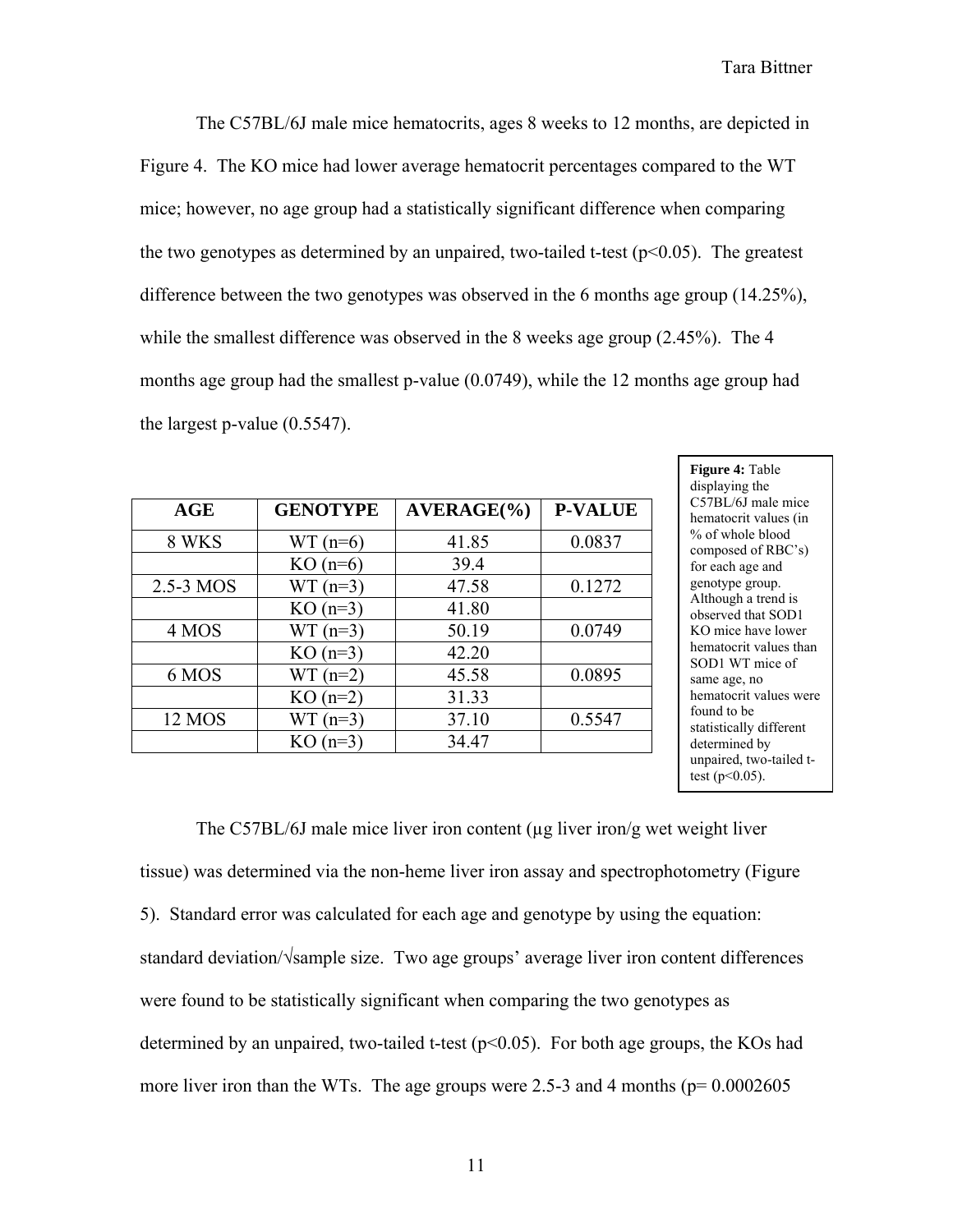and 0.0004298, respectively). The 6 month age group average liver iron content difference illustrated the same trend as the 2.5-3 and 4 month old mice; however, the pvalue was greater than  $0.05$  (p=  $0.07511$ ). The 8 week and 12 month age group average liver iron content differences were not determined to be statistically significant when comparing genotypes ( $p= 0.3165$  and 0.4759, respectively). The average liver iron contents for each age and genotype were as follows: 91.87, 105.05 (8 week WT, KO); 73.29, 136.36 (2.5-3 month WT, KO); 46.00, 96.64 (4 month WT, KO); 66.10, 113.32 (6 month WT, KO); 75.00, 95.17 (12 month WT, KO).



**Figure 5:** Histogram of C57BL/6J male mice grouped by age and genotype versus liver iron content (µg liver iron/g wet weight liver tissue) determined by the non-heme liver iron assay and spectrophotometry. Standard error bars calculated by using the equation: standard deviation/√sample size. Statistical significance between the two genotypes per age group was determined by unpaired, two-tailed t-test (p<0.05). WT versus KO average liver iron content differences were statistically significant for 2.5-3 and 4 month age groups ( $p= 0.0002605$  and 0.0004298, respectively); KOs had more average liver iron than WTs. The 6 month age group average liver iron content difference illustrated the same trend; however, the p-value was greater than 0.05 ( $p= 0.07511$ ). The 8 week and 12 month age group average liver iron content differences were not determined to be statistically significant when comparing genotypes (p= 0.3165 and 0.4759, respectively).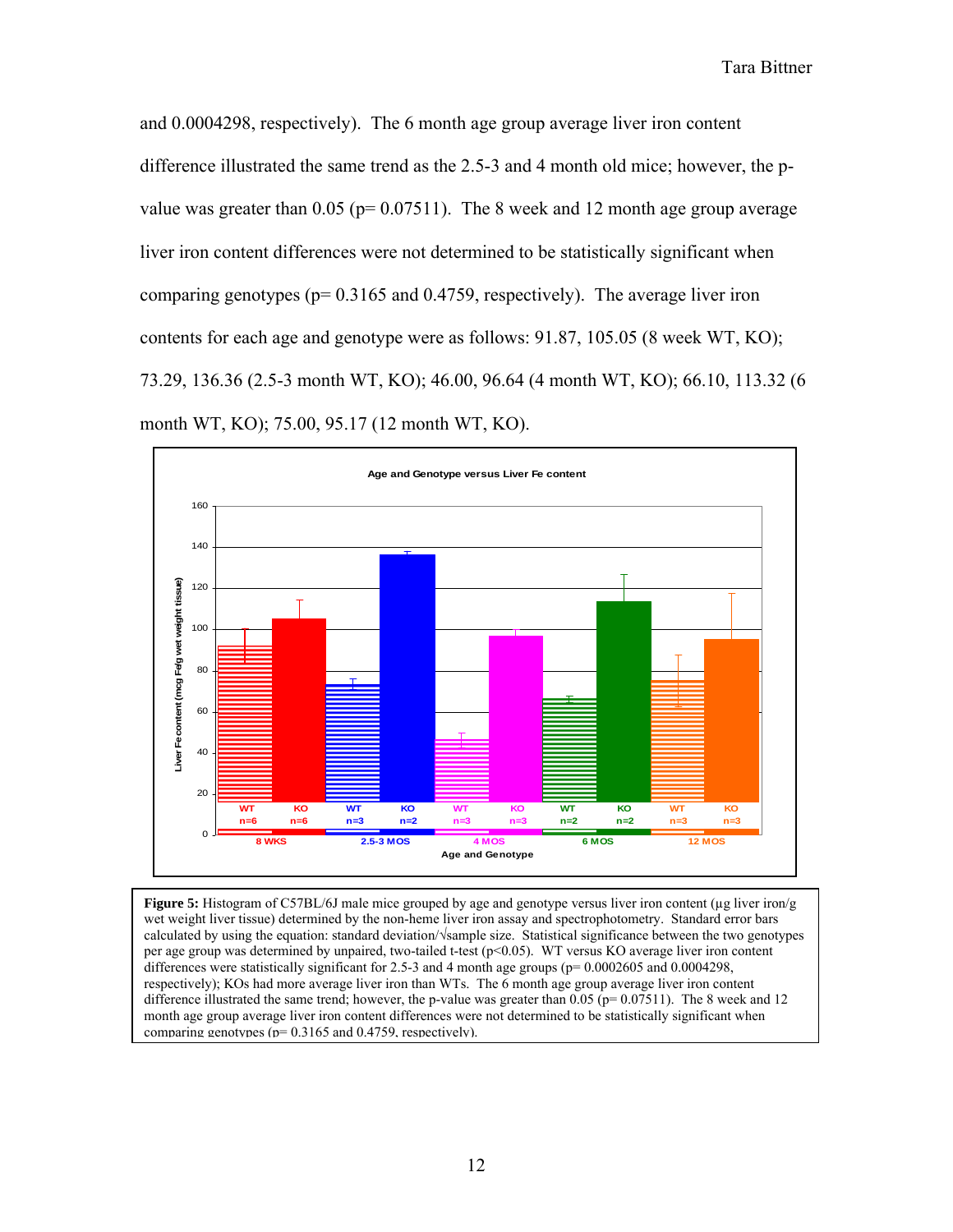The iron metabolism protein levels were determined and quantified by using the western blot protocol and OptiQuant computer program. The proteins under investigation were IRP1/2, ferritin and TfR. The protein levels were divided by the tubulin protein levels to calculate a protein:tubulin ratio for each iron metabolism protein. Each age group's protein:tubulin ratio results are illustrated in a corresponding histogram. To determine statistical significance of the difference in protein:tubulin ratio results between genotypes of a specific age group, an unpaired, two-tailed t-test was performed (p<0.05). The 8 week and 12 month age groups did not have any statistically significant differences in any quantified protein:tubulin ratio levels when comparing WTs to KOs (Figures 6 and 10, respectively) as all calculated p-values were greater than 0.05. The 2.5-3 month age group did have a statistically significant difference in IRP1:tubulin ratio levels between the WTs and KOs (p= 0.0317) implying the KOs had a lower amount of IRP1. However, neither the IRP2 or ferritin:tubulin ratio levels were found to be significantly different ( $p= 0.1432$  and 0.1525, respectively) (Figure 7). The 4 month age group had statistically significant differences in IRP1, IRP2, and ferritin:tubulin ratio levels. IRP1 and IRP2 were found to be higher in WTs, while ferritin was found to be lower in WTs ( $p= 0.0023$ , 0.0004, and 0.0012, respectively) (Figure 8). The 6 month age group had statistically significant differences in IRP1 and ferritin: tubulin ratio levels ( $p=$ 0.0429 and 0.0444, respectively). The IRP1 and ferritin amounts were found to be lower in WTs. A difference in transferrin:tubulin ratio levels in the 6 month age group was not found to be statistically significant ( $p= 0.1815$ ) (Figure 9).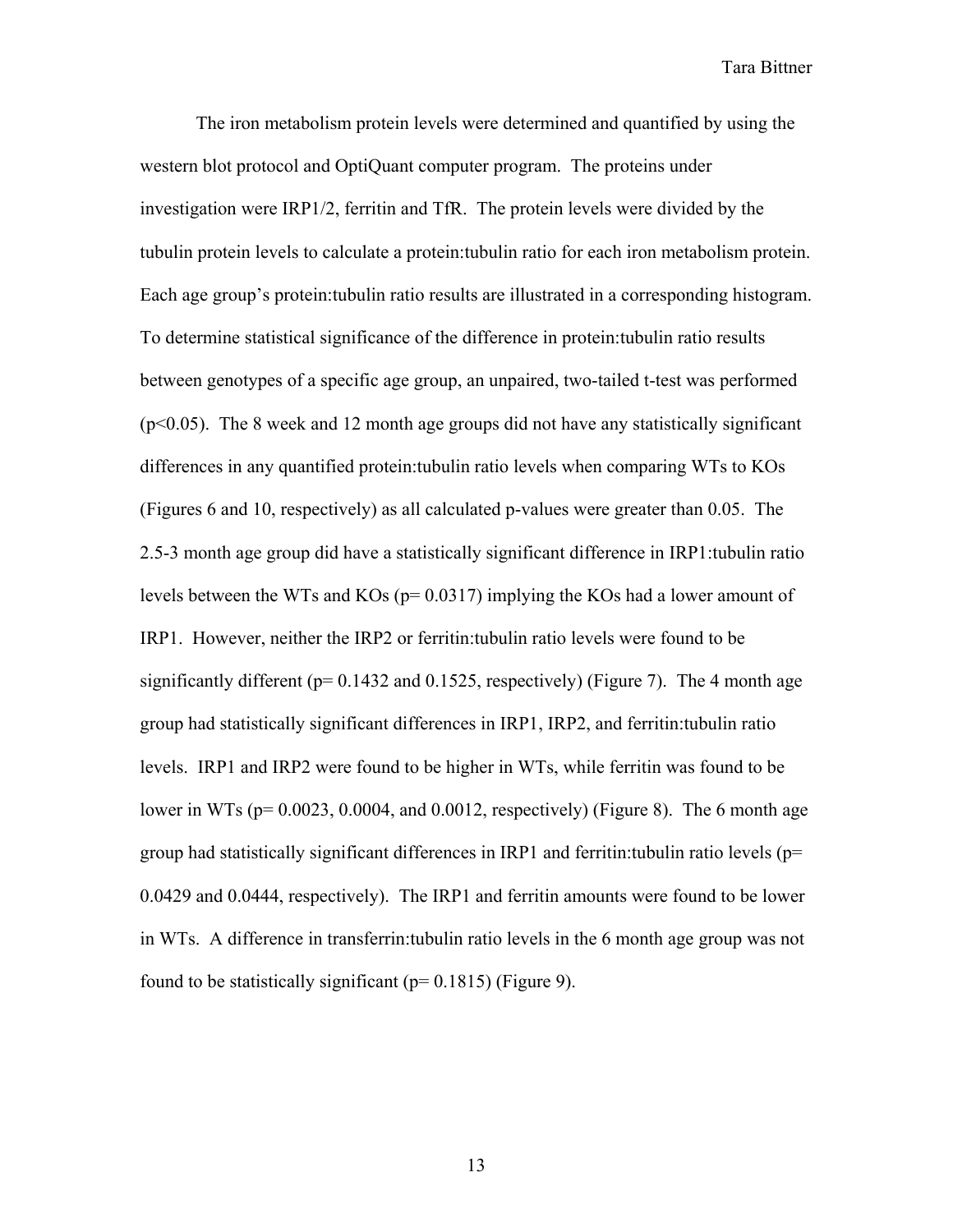

**Figure 6:** Histogram of 8 week old mice protein:tubulin ratio levels per genotype (WT vs. KO). Protein levels measured were IRP1, IRP2, ferritin, and TfR as measured by western blot and OptiQuant quanitification. Standard error bars calculated by using the equation: standard deviation/√sample size. Statistical significance between the two genotypes per age group was determined by unpaired, two-tailed t-test ( $p$ <0.05). No statistically significant differences in any quantified protein:tubulin ratio levels when comparing WTs to KOs; IRP1 (p=0.2209), IRP2 (p=0.1300), ferritin (p=0.3749), TfR (p=0.2694). WT n=6; KO n=6.



**Figure 7:** Histogram of 2.5-3 month old mice protein:tubulin ratio levels per genotype (WT vs. KO). Protein levels measured were IRP1, IRP2, ferritin, and TfR as measured by western blot and OptiQuant quanitification. Standard error bars calculated by using the equation: standard deviation/√sample size. Statistical significance between the two genotypes per age group was determined by unpaired, two-tailed t-test (p<0.05). No statistically significant differences in quantified protein:tubulin ratio levels for proteins IRP2 or ferritin; however, statistically significant difference in quantified IRP1:tubulin ratio levels when comparing WTs to KOs implying KOs had lower amount of IRP1. TfR:tubulin ratio levels were invalid due to lack of usable sample levels. IRP1 ( $p=0.00317$ ), IRP2 ( $p=0.1432$ ), ferritin ( $p=0.1525$ ), TfR ( $n/a$ ). WT  $n=3$ ; KO  $n=3$ .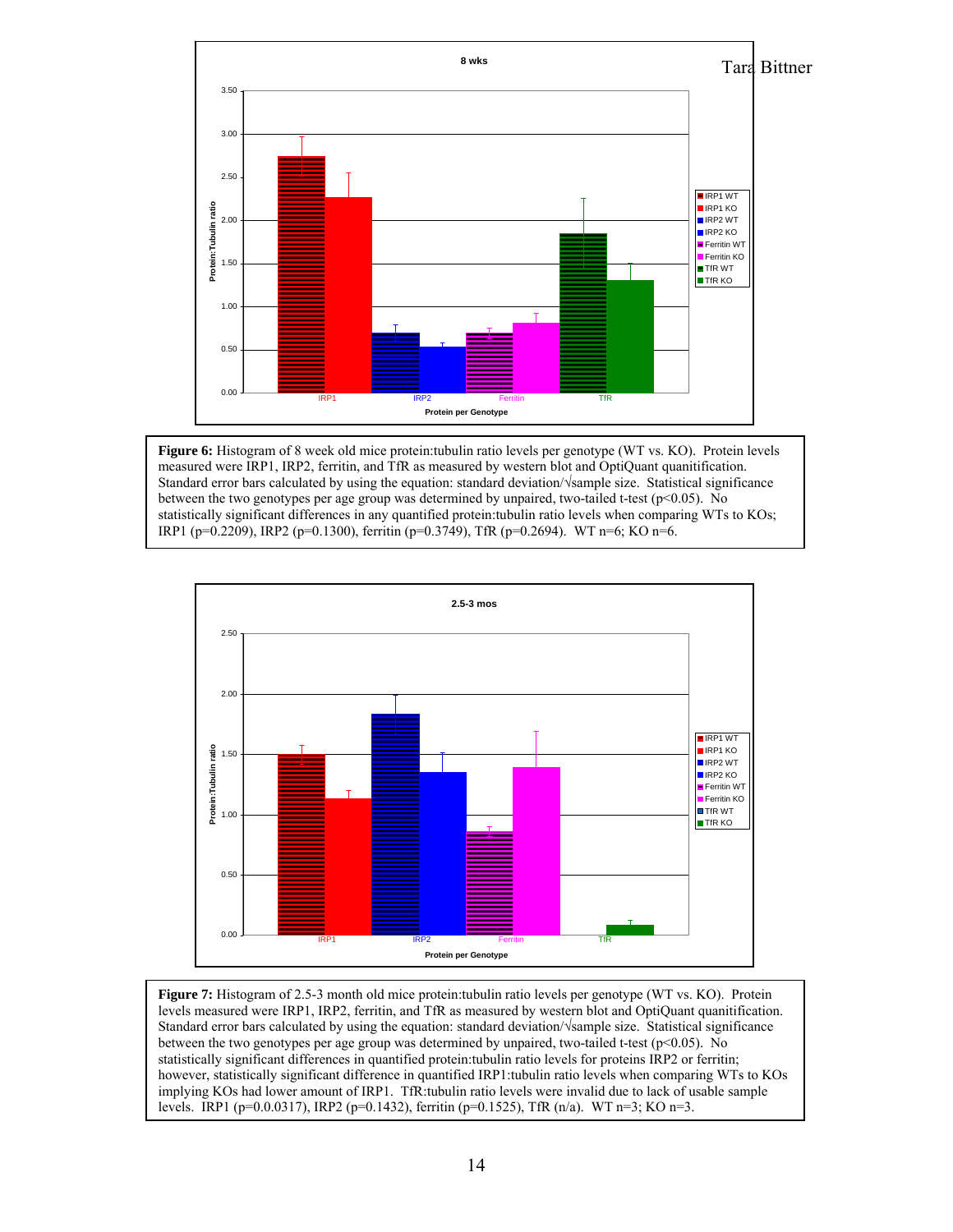

**Figure 8:** Histogram of 4 month old mice protein:tubulin ratio levels per genotype (WT vs. KO). Protein levels measured were IRP1, IRP2, ferritin, and TfR as measured by western blot and OptiQuant quanitification. Standard error bars calculated by using the equation: standard deviation/√sample size. Statistical significance between the two genotypes per age group was determined by unpaired, two-tailed t-test ( $p<0.05$ ). Statistically significant differences in all quantified proten:tubulin ratio levels except TfR when comparing WTs to KOs. The observed results imply WTs have higher IRP1 and IRP2 levels and lower ferritin levels. TfR:tubulin ratio levels were invalid due to lack of usable sample levels. IRP1 (p=0.0023), IRP2 (p=0.0004), ferritin (p=0.0012), TfR ( $p=n/a$ ). WT  $n=3$ ; KO  $n=3$ .



**Figure 9:** Histogram of 6 month old mice protein:tubulin ratio levels per genotype (WT vs. KO). Protein levels measured were IRP1, IRP2, ferritin, and TfR as measured by western blot and OptiQuant quanitification. Standard error bars calculated by using the equation: standard deviation/√sample size. Statistical significance between the two genotypes per age group was determined by unpaired, two-tailed t-test (p<0.05). No statistically significant differences in any quantified protein:tubulin ratio levels except ferritin when comparing WTs to KOs. The observed results imply WTs have lower levels of IRP1. IRP2:tubulin ratio levels were invalid due to lack of usable sample levels. IRP1 (p=0.0429), IRP2 (p=n/a), ferritin (p=0.0444), TfR (p=0.1815). WT n=2; KO n=2.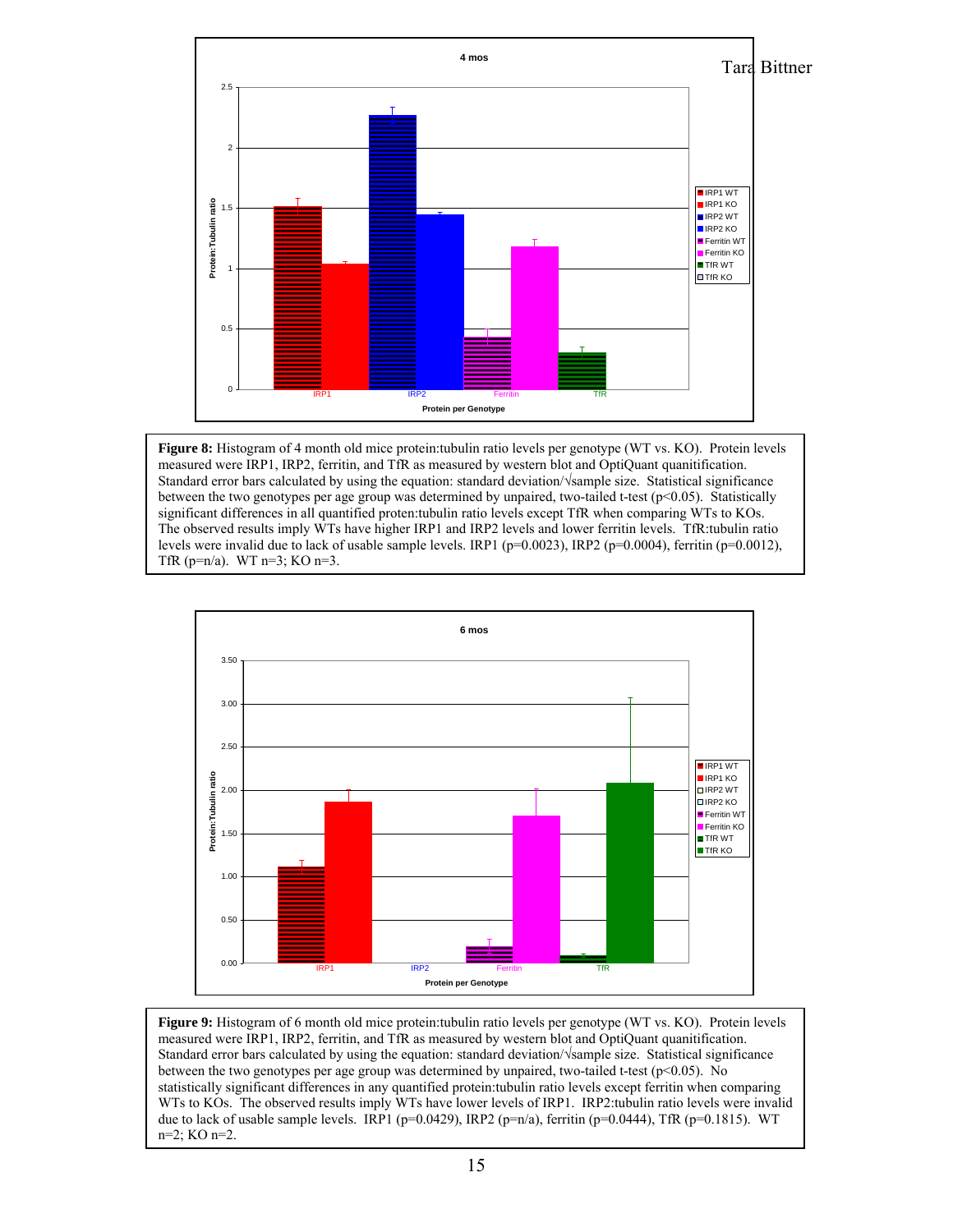

**Figure 10:** Histogram of 12 month old mice protein:tubulin ratio levels per genotype (WT vs. KO). Protein levels measured were IRP1, IRP2, ferritin, and TfR as measured by western blot and OptiQuant quanitification. Standard error bars calculated by using the equation: standard deviation/√sample size. Statistical significance between the two genotypes per age group was determined by unpaired, two-tailed t-test (p<0.05). No statistically significant differences in any quantified protein:tubulin ratio levels when comparing WTs to KOs. IRP2:tubulin ratio levels were invalid due to lack of usable sample levels. IRP1 (p=0.8358), IRP2 (p=n/a), ferritin (p=0.3388), TfR (p=0.9891). WT n=3; KO n=3.

#### **DISCUSSION**

 Iron is used in many different important reactions found in the body. However, iron concentrations and distribution must be tightly managed to ensure cellular requirements are met while avoiding iron overload or iron deficiency.<sup>10</sup> Although there are many iron metabolism proteins, this experiment focused on IRP1, IRP2, ferritin, and TfR to determine how the lack of the SOD1 gene in mice affects the protein levels compared to SOD1 WT mice of the same background, sex, and age. IRP1 unbound to Fe-S cluster binds to ferritin or TfR mRNA, either inhibiting or stabilizing translation of the mRNA, respectively.<sup>10</sup> It has been found that superoxide anions can cause the removal of the Fe-S cluster in IRP1. This increased occurrence of Fe-S cluster removal may then cause a decrease in unbound IRP1 concentration possibly due to the increased oxidative damage or degradation of unbound IRP1 to prevent a large increase in mRNA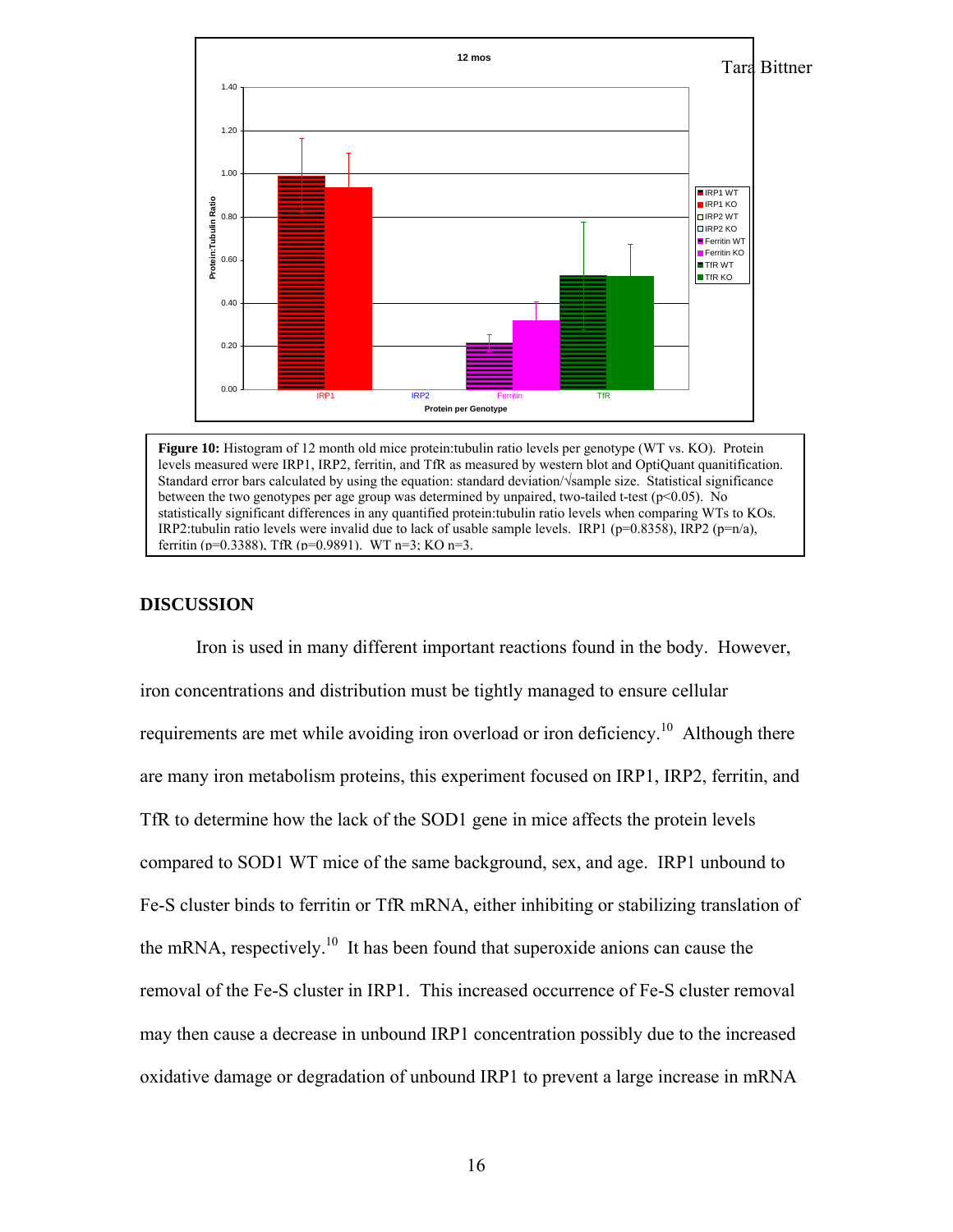transcription.<sup>5</sup> This decrease in IRP1 levels would result in less ferritin mRNA inhibition as well as less TfR mRNA stabilization. Since SOD1 KO mice have higher levels of superoxide anions due to lack of superoxide dismutase presence, I hypothesized SOD1 KO mice would have an increase in non-heme liver iron and ferritin levels due to an increased need to store the excess iron, a decrease in TfR levels due to decreased TfR mRNA stability and IRP1 levels due to high levels of IRP1 without Fe-S cluster increasing IRP1 degradation, and no change in IRP2 levels. After performing the nonheme liver assay, hematocrit measurements, and western blots, my hypothesis was found to be supported by my experimental data.

 The non-heme liver iron contents in SOD1 KO mice at ages 2.5-3 months and 4 months were statistically higher ( $p<0.05$ ) when compared to the SOD1 WT mice of the same ages (Figure 5). This trend was also observed in the 6 month old mice, but possibly due to the low sample numbers, the difference was not statistically significant. The 8 week and 12 month old mice were not statistically different. It is possible the difference between the two genotypes at 8 weeks was not seen because the mice were too young to show iron metabolism differences. At 12 months, it had been previously observed that SOD1 KO mice develop liver tumors which may have impacted the resulting non-heme liver iron content.

There was no statistically significant difference  $(p<0.05)$  between the SOD1 KO and SOD1 WT mice hematocrits within the same age group (Figure 4). However, a trend was observed that the KO mice have lower hematocrit levels than the WT mice. The lower percentages of red blood cells per whole blood seen in the KO mice may indicate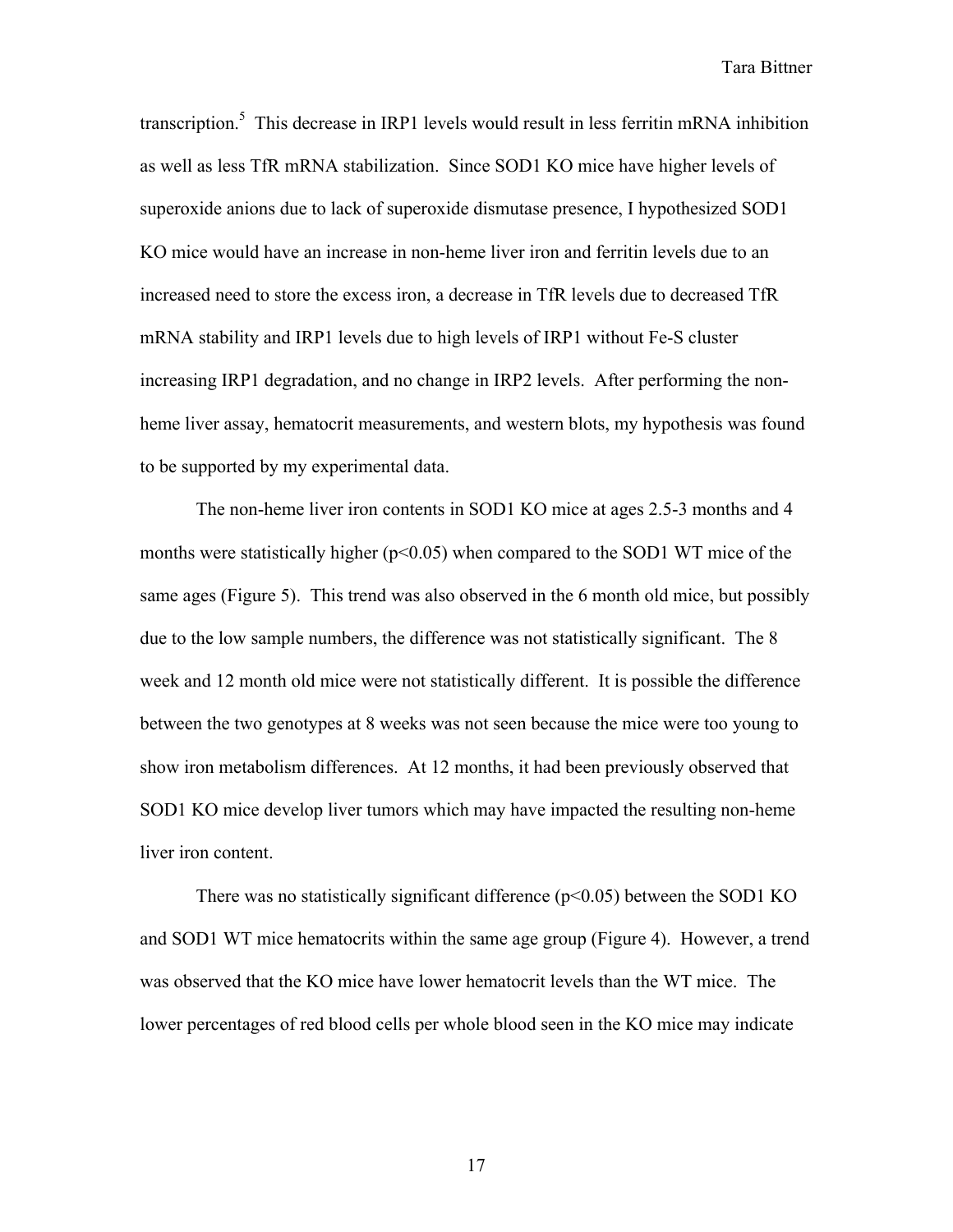iron anemia possibly caused by iron sequestering of the liver as seen by increased levels of non-heme liver iron.

 The IRP1 protein levels were statistically lower in SOD1 KO mice at ages 2.5-3 and 4 months when compared to SOD1 WT mice of the same age (Figures 7, 8). There was no statistically significant difference found in the 12 month or 8 week old mice; however, the trend that KO mice have lower IRP1 levels was observed (Figures 6, 9). Lower levels of IRP1 in SOD1 KO mice were hypothesized due to possible increased degradation of IRP1 caused by increased levels of ROS removing Fe-S cluster from IRP1.

 The IRP2 protein level differences were not statistically significant in any age group other than the 4 months. IRP2's relationship with iron metabolism as affected in SOD1 KO mice is not fully understood. Due to the observed decrease in IRP2 levels in 4 month SOD1 KOs compared to WTs, further experimentation should be conducted to fully explain IRP2's involvement and influence.

 The ferritin protein levels were statistically higher in SOD1 KO mice at age 4 months (Figure 8). There was no statistically significant difference in ferritin protein levels observed in the other age groups; however, the trend that KO mice have higher ferritin levels was observed (Figures 6, 7, 9). Higher levels of ferritin in SOD1 KO mice coincide with the lower levels of IRP1 causing less ferritin mRNA translation inhibition as well as an increased need to store iron due to the increased non-heme liver iron in KOs.

 The TfR protein level differences were not statistically significant in any age group; however, a trend was observed in each age group that SOD1 KO mice have lower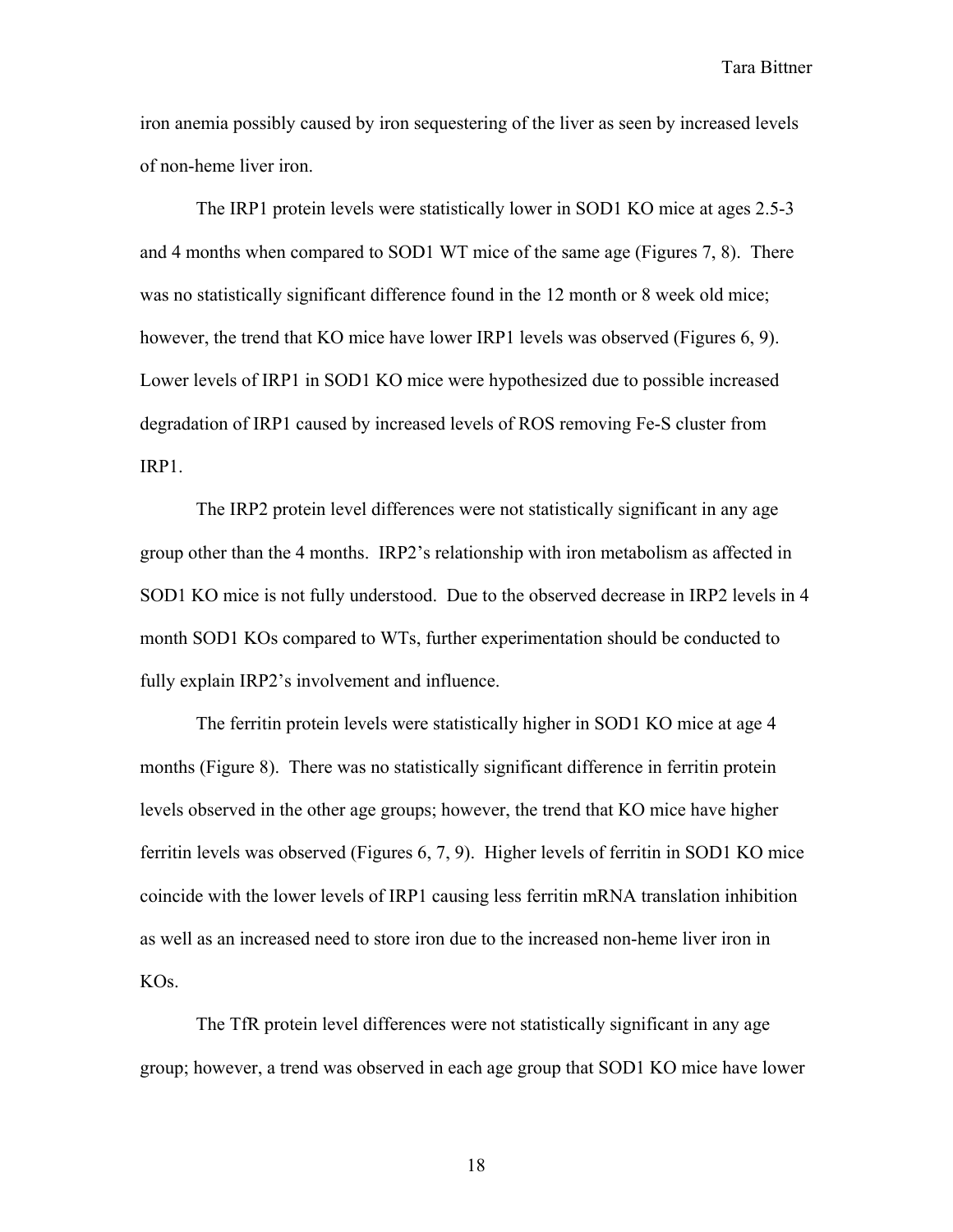levels of liver TfR (Figures 6-9). Although the differences were not significant, the trend that SOD1 KO mice have lower levels of TfR also coincides with the lower levels of IRP1 causing less TfR mRNA stability, decreasing translation and TfR protein levels as well as a lesser need for mobilization of iron due to an iron-sufficient status.

 Consequently, the observed decreased levels of IRP1 and TfR support the theory that a high amount of ROS like superoxide anion causes increased degradation of IRP1, most likely due to superoxide and Fe-S cluster interaction, and resultantly decreased TfR mRNA translation stability and protein levels. Also, the observed increased levels of ferritin and non-heme liver iron content support the theory that when ROS are present, IRP1 binding to IRE decreases, no longer inhibiting ferritin mRNA translation. This increases the cells' ability to store iron in such places as the liver, reflected in the increased non-heme liver iron content in SOD1 KO mice as compared to SOD1 WT mice.

 The 6 month old data was not used because the sample number was too small, and the western blot data was unreliable due to samples measured on different blots, greatly decreasing the validity of the data.

 Further experimentation is necessary with a larger number of samples to increase the statistical difference between the two genotypes and the different age groups, particularly 6 months. Also, experiments to determine if any other non-heme tissue iron levels are affected by the absence of SOD1 should be explored, as well as how IRP2 and TfR are affected by increased levels of superoxide anions over time.

#### **ACKNOWLEDGEMENTS**

I would like to thank Rick Eisenstein for the opportunity to be a part of his lab